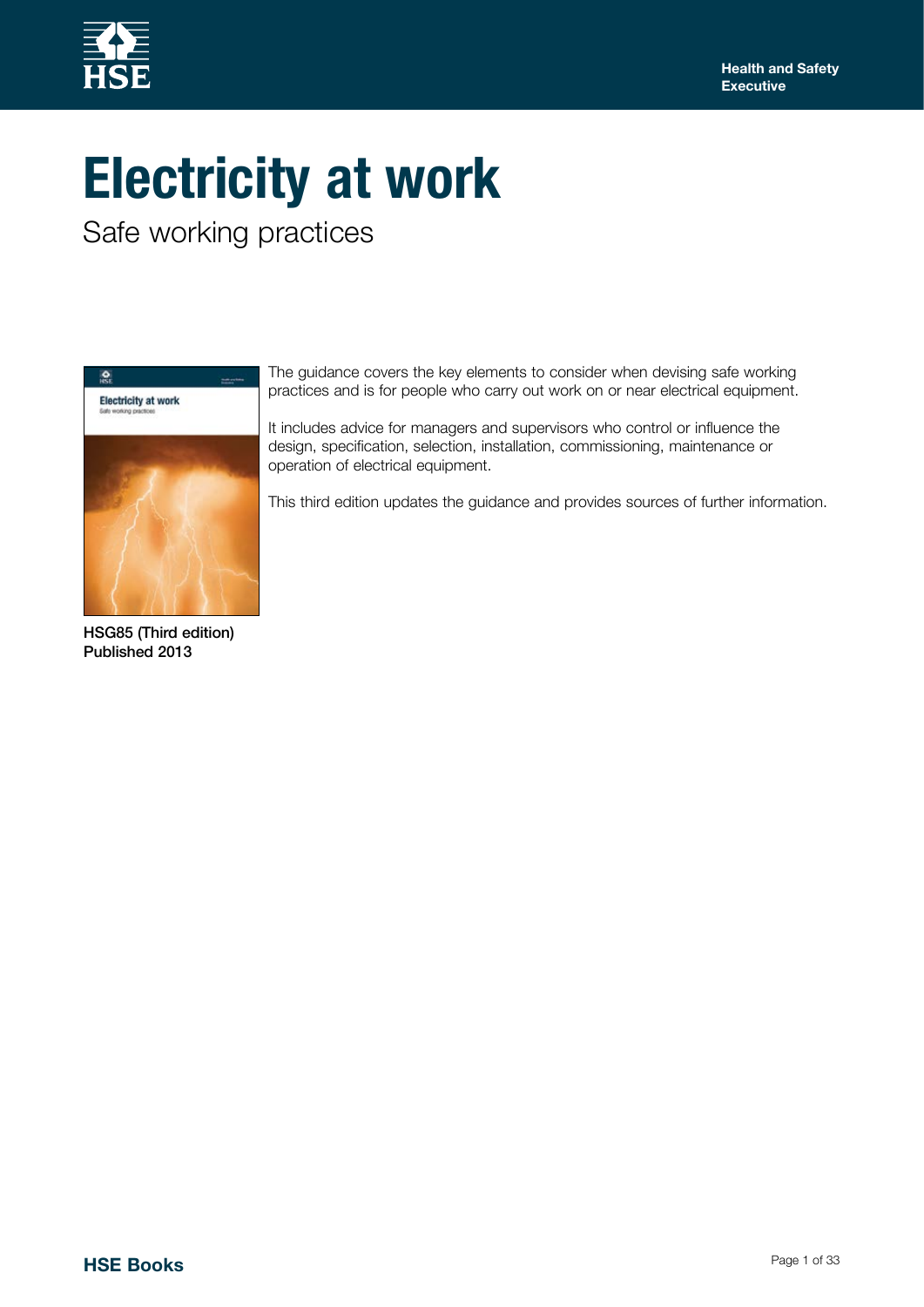*© Crown copyright 2013*

First published 2013

ISBN 978 0 7176 6581 5

You may reuse this information (not including logos) free of charge in any format or medium, under the terms of the Open Government Licence. To view the licence visit www.nationalarchives.gov.uk/doc/open-government-licence/, write to the Information Policy Team, The National Archives, Kew, London TW9 4DU, or email psi@nationalarchives.gsi.gov.uk.

Some images and illustrations may not be owned by the Crown so cannot be reproduced without permission of the copyright owner. Enquiries should be sent to copyright@hse.gsi.gov.uk.

This guidance is issued by the Health and Safety Executive. Following the guidance is not compulsory, unless specifically stated, and you are free to take other action. But if you do follow the guidance you will normally be doing enough to comply with the law. Health and safety inspectors seek to secure compliance with the law and may refer to this guidance.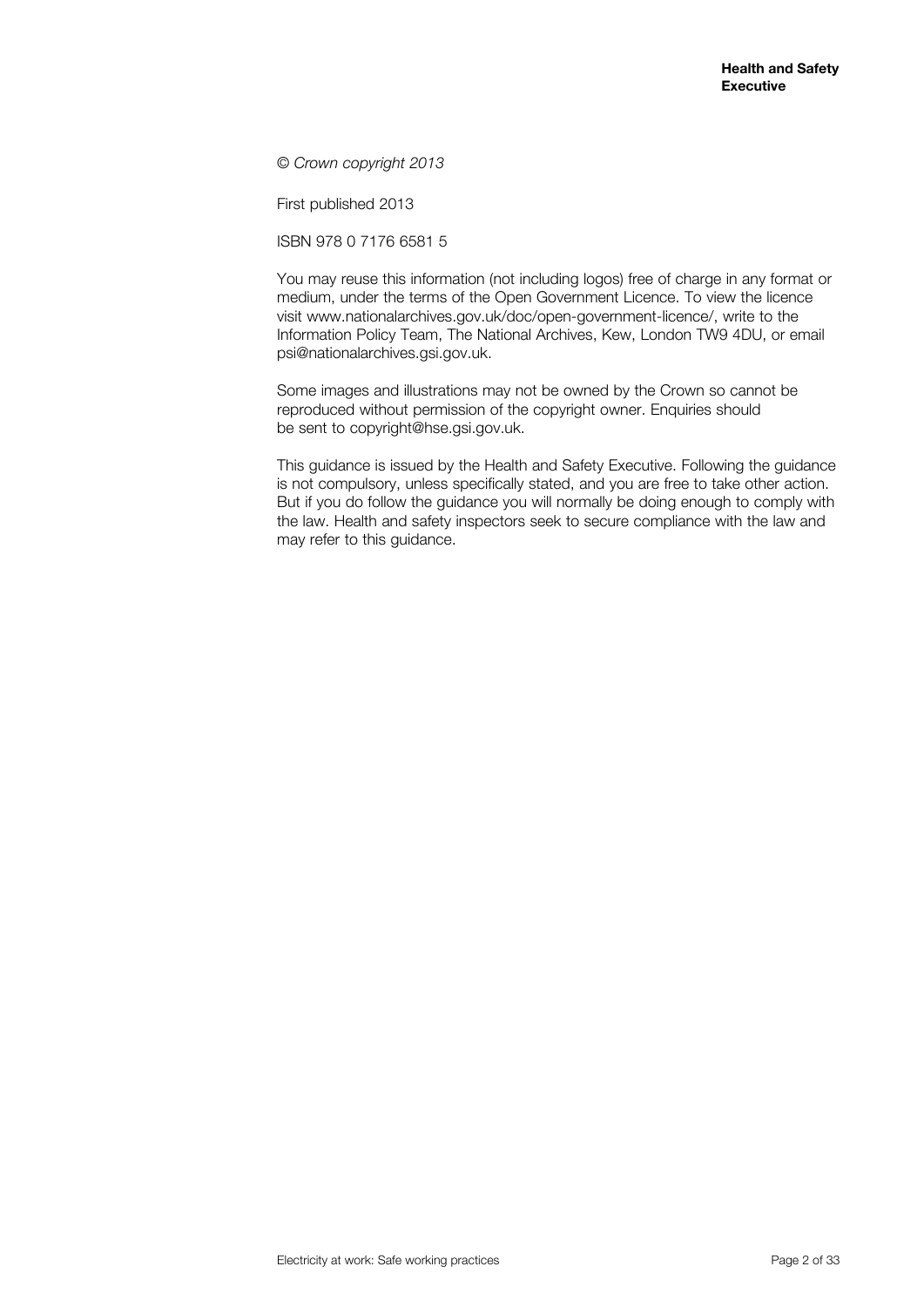### **Contents**

[Introduction](#page-3-0) **4** [Definitions](#page-3-0) **4**

[What are the hazards?](#page-5-0) **6**

[Correct selection and use of equipment](#page-6-0) **7**

[Actions for managers and supervisors](#page-8-0) **9**

[Assessing safe working practices](#page-10-0) **11**

#### [Deciding whether to work dead or live](#page-11-0) **12**

[Can the normal policy of dead working be carried out?](#page-11-0) 1**2** [Is it unreasonable for the work to be done dead?](#page-11-0) **12** [Identify, assess and evaluate the risks and methods for controlling them](#page-11-0) **12** [Decide whether it is reasonable to work live](#page-13-0) **14** [Decide whether suitable precautions can be taken to prevent injury](#page-13-0) **14**

#### [Actions common to both dead and live working](#page-15-0) **16**

[Identify the circuit or equipment to be worked on or near and the work that needs](#page-16-0)  [to be done](#page-16-0) **17** [Plan the work](#page-16-0) **17** [Specify level of supervision and whether accompaniment is necessary](#page-16-0) **17** [Select and instruct competent workers](#page-17-0) **18** [Ensure correct working methods](#page-17-0) **18** [Provide and ensure use of appropriate protective equipment](#page-17-0) **18** [Provide information, tools and instruments and ensure workers are fully](#page-17-0)  [instructed](#page-17-0) **18** [Make arrangements for management checks and supervision of work](#page-18-0) **19**

#### [Working dead](#page-19-0) **20**

[Identification](#page-20-0) **21** [Disconnection](#page-20-0) **21** [Secure isolation](#page-20-0) **21** [Post notices](#page-20-0) **21** [Proving dead](#page-21-0) **22** [Earthing](#page-21-0) **22** [Adjacent parts](#page-21-0) **22** [Additional procedures](#page-22-0) **23** [Extra precautions for high-voltage work](#page-22-0) **23** [Electrical permits-to-work](#page-23-0) **24**

[Working live](#page-26-0) **27**

[Appendix: Typical example of an electrical permit-to-work](#page-27-0) **28**

[References](#page-29-0) **30**

[Further reading](#page-31-0) **32**

[Further information](#page-32-0) **33**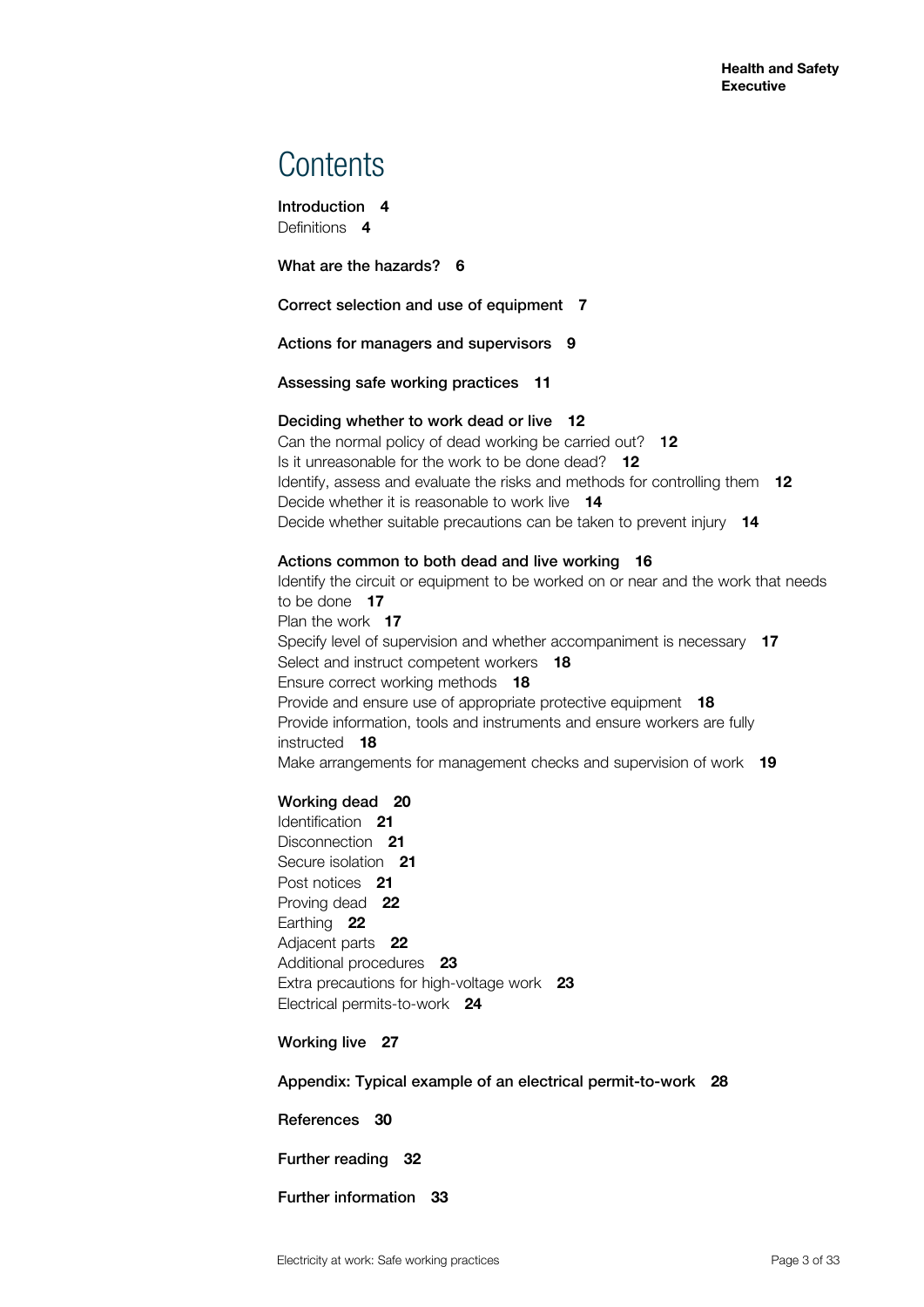### <span id="page-3-0"></span>**Introduction**

1 This guidance is for people, including the self-employed, who carry out work on or near electrical equipment. It includes advice on safe working practices for managers and supervisors who control or influence the design, specification, selection, installation, commissioning, maintenance or operation of electrical equipment. Organisations that already have industry-specific rules or guidance for safe working practices should ensure that all aspects addressed in this guidance are adequately covered. Those that have no such internal rules should use this guidance to devise safe working practices relating to their own specific circumstances and activities.

2 The Electricity at Work Regulations 1989 (EAW Regulations) apply to almost all places of work. The *Memorandum of guidance on the Electricity at Work Regulations 1989*<sup>1</sup> (the Memorandum) is intended to help dutyholders meet the requirements of the Regulations. This guidance supplements the Memorandum with further advice on safe working practices. Where regulation numbers are given in Figures 1–5, these refer to the EAW Regulations. There is also an Approved Code of Practice covering the use of electricity at mines that provides additional guidance relevant to mining.<sup>2</sup> Other legislation can also apply to electrical work and some of this is listed in the 'References' or 'Further reading' sections, as are all other publications referred to in this guidance.

#### **Definitions**

3 Unless the context otherwise requires, in this guidance the following words and terms have meanings as given below (note: some of these terms are defined in the EAW Regulations):

- **charged:** the item has acquired a charge either because it is live or because it has become charged by other means such as by static or induction charging, or has retained or regained a charge due to capacitance effects even though it may be disconnected from the rest of the system;
- **dead:** not electrically 'live' or 'charged';
- **designated competent person (also known in some industries as 'authorised person' and 'senior authorised person')**: a competent person appointed by the employer, preferably in writing, to undertake certain specific responsibilities and duties, which may include the issue and/or receipt of safety documents such as permits-to-work. The person must be competent by way of training, qualifications and/or experience and knowledge of the system to be worked on;
- **disconnected:** equipment (or a part of an electrical system) that is not connected to any source of electrical energy;
- **equipment:** electrical equipment including anything used, intended to be used or installed for use, to generate, provide, transmit, transform, rectify, convert, conduct, distribute, control, store, measure or use electrical energy (as defined in the EAW Regulations);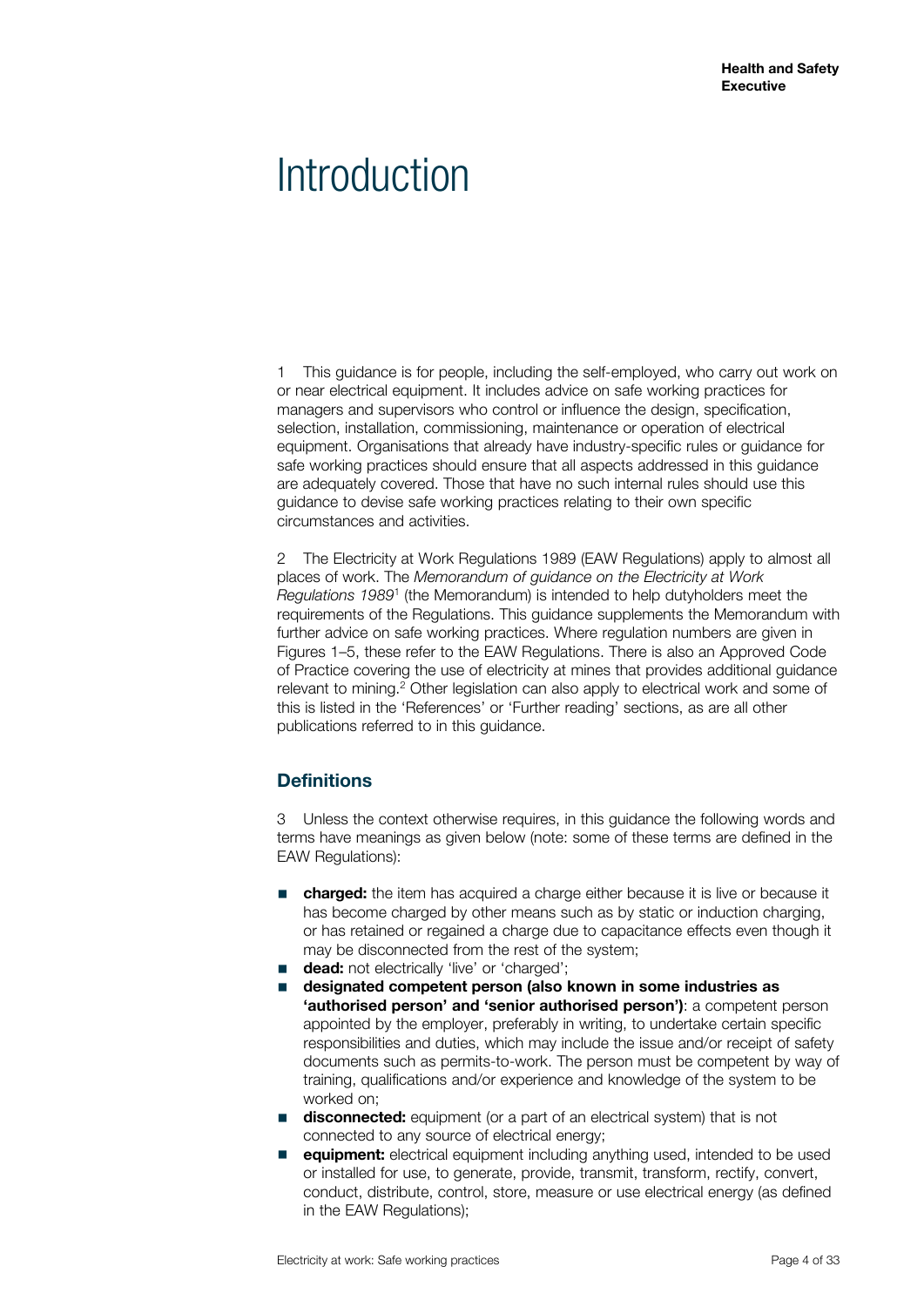- **high voltage:** a voltage in excess of 1000 V ac or 1500 V dc. Voltages below these values are 'low voltage';
- **isolated:** equipment (or part of an electrical system) which is disconnected and separated by a safe distance (the isolating gap) from all sources of electrical energy in such a way that the disconnection is secure, ie it cannot be re-energised accidentally or inadvertently;
- **live:** equipment that is at a voltage by being connected to a source of electricity. Live parts that are uninsulated and exposed so that they can be touched either directly or indirectly by a conducting object are hazardous if the voltage exceeds 50 V ac or 120 V dc in dry conditions – see BSI publication PD  $6519<sup>3</sup>$  – and/or if the fault energy level is high;
- **live work:** work on or near conductors that are accessible and 'live' or 'charged'. Live work includes live testing, such as using a test instrument to measure voltage on a live power distribution or control system.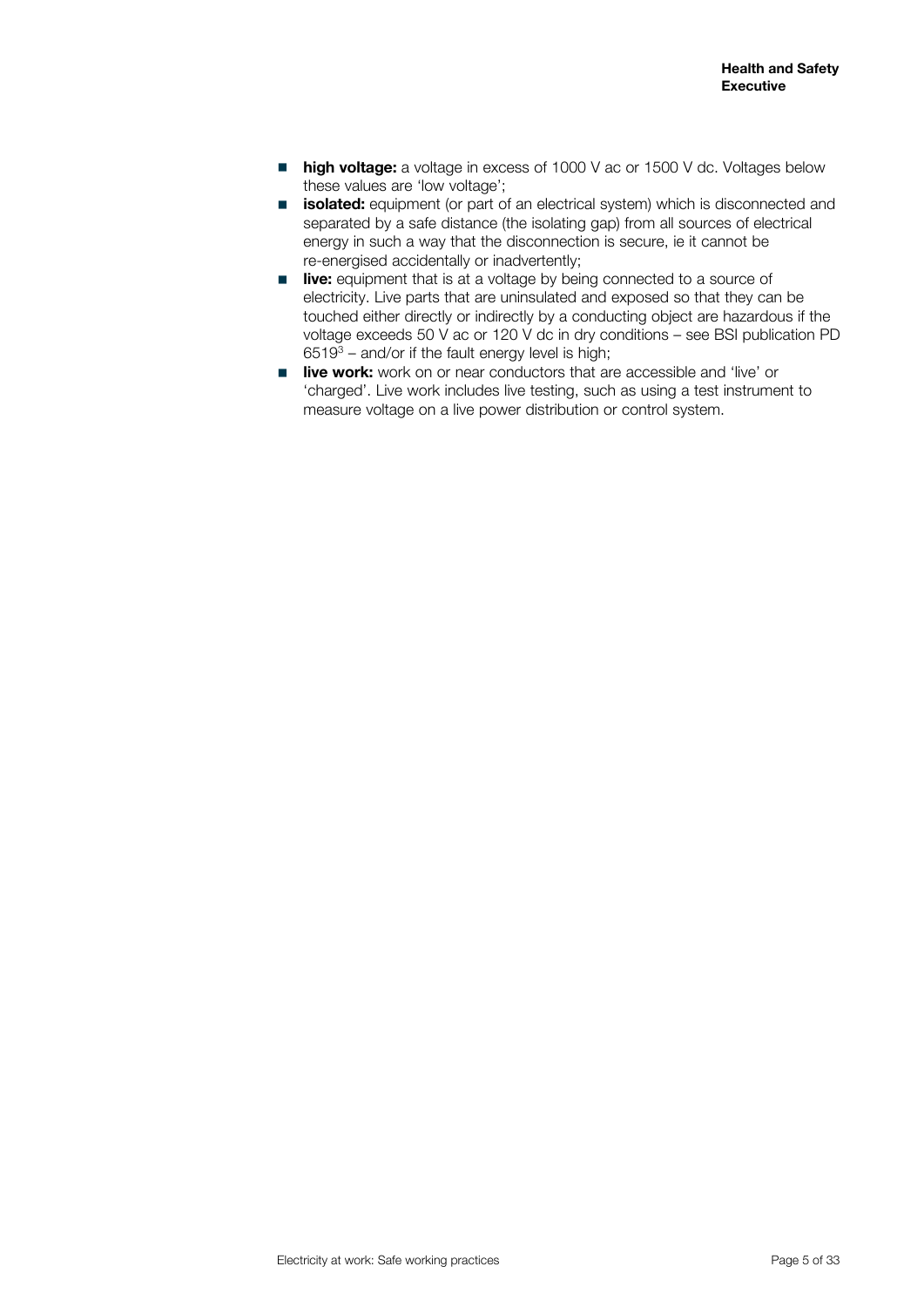### <span id="page-5-0"></span>What are the hazards?

4 Electricity can kill or severely injure people and cause damage to property from the effects of fires and explosions. Every year accidents at work involving electric shock or burns are reported to the Health and Safety Executive (HSE). Electric shocks do not always cause lasting injury but in certain circumstances can result in death, known as electrocution. The sudden muscular contraction during the shock can result in injuries from, for example, falling. Electric current flowing through the body can cause deep burns.

5 Electrical arcing (sometimes called a 'flashover' or 'arc flash'), perhaps as a result of a short circuit caused by unsafe working practices, can generate intense heat leading to deep-seated and slow-healing burns, even if it persists for a short time. The intense ultraviolet radiation from an electric arc can also cause damage to the eyes. Often those working with or near electricity do not appreciate the risk of serious injury and consequential damage to equipment that can arise from arcing.

6 Arcing, overheating and, in some cases, electrical leakage currents can cause fire or explosion by igniting flammable materials. This can cause death, injury and considerable financial loss.

7 Most electrical accidents occur because people are working on or near equipment that is:

- thought to be dead but which is live;
- known to be live but those involved do not have adequate training or appropriate equipment to prevent injury, or they have not taken adequate precautions.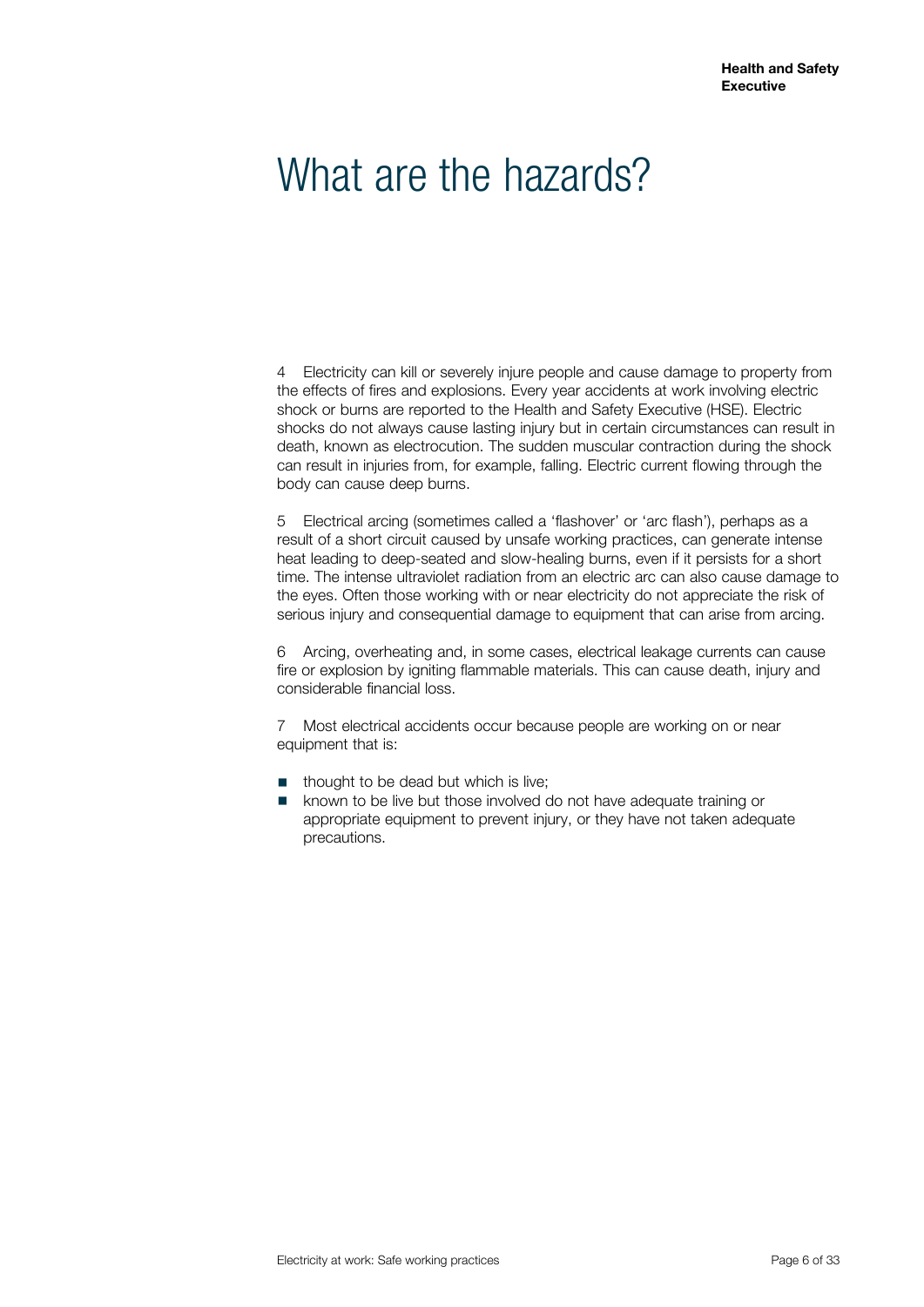### <span id="page-6-0"></span>Correct selection and use of equipment

8 Equipment must be properly designed, constructed, installed and maintained so that it does not present a risk of electric shock, burns, fire or explosion when properly used. There are many equipment-specific standards that include safetyrelated requirements which, if followed, will ensure that the electrical risks are adequately controlled.

9 The main standard for low-voltage electrical installations is BS 7671 *Requirements for electrical installations.*<sup>4</sup> It describes how systems and equipment can be designed, constructed and installed so that they can be used safely. The standard covers installations that operate at low voltage (up to 1000 V ac). Meeting the requirements of this standard is likely to achieve compliance with the relevant parts of the EAW Regulations.

10 Some old equipment that is still in use, including open-type switchboards and fuseboards used by electricity distributors and in industrial premises such as steelworks, is not designed or constructed to prevent people touching live conductors and suffering injuries from shock or burns. In these cases, the user must have sufficient knowledge and experience to recognise the danger and avoid it. This type of equipment should be located in a secure room or area, with access available only to those who have specific authority and are competent to prevent danger. Even then, you will need to further protect this type of open, uninsulated equipment to prevent accidental contact with live parts when competent persons are working near it.

11 Some equipment operates at voltages that are so low that they cannot cause a harmful electric shock but even at these extra-low voltages an arc can occur, burns can result from overheated conductors, or an explosive atmosphere can be ignited. A short-circuited car battery, for example, may cause the conductors to overheat and even cause the battery to explode. The following advice also applies to selfcontained sources of electrical energy, whether the risk is from electric shock, burn, arcing, or explosion.

12 You must select equipment that is suitable for the environment in which it is used, for example cables and equipment in heavy industries such as sheet metal works need to be protected against mechanical damage. You should consider adverse environmental factors when working on equipment. For example, excessively damp or humid conditions will increase the risk of injury because of reduced effectiveness of insulation, which may undermine the effectiveness of devices used for isolation, or increase the severity should an electric shock occur. Equipment that has corroded may not function as intended.

13 Certified explosion-protected equipment must be used in places where there could be potentially explosive atmospheres, for example if there has been a leak of flammable gas or build-up of combustible dust that could be ignited by an electric spark; more information is available in the Dangerous Substances and Explosive Atmospheres Regulations 2002<sup>5</sup> and, for offshore installations, the Offshore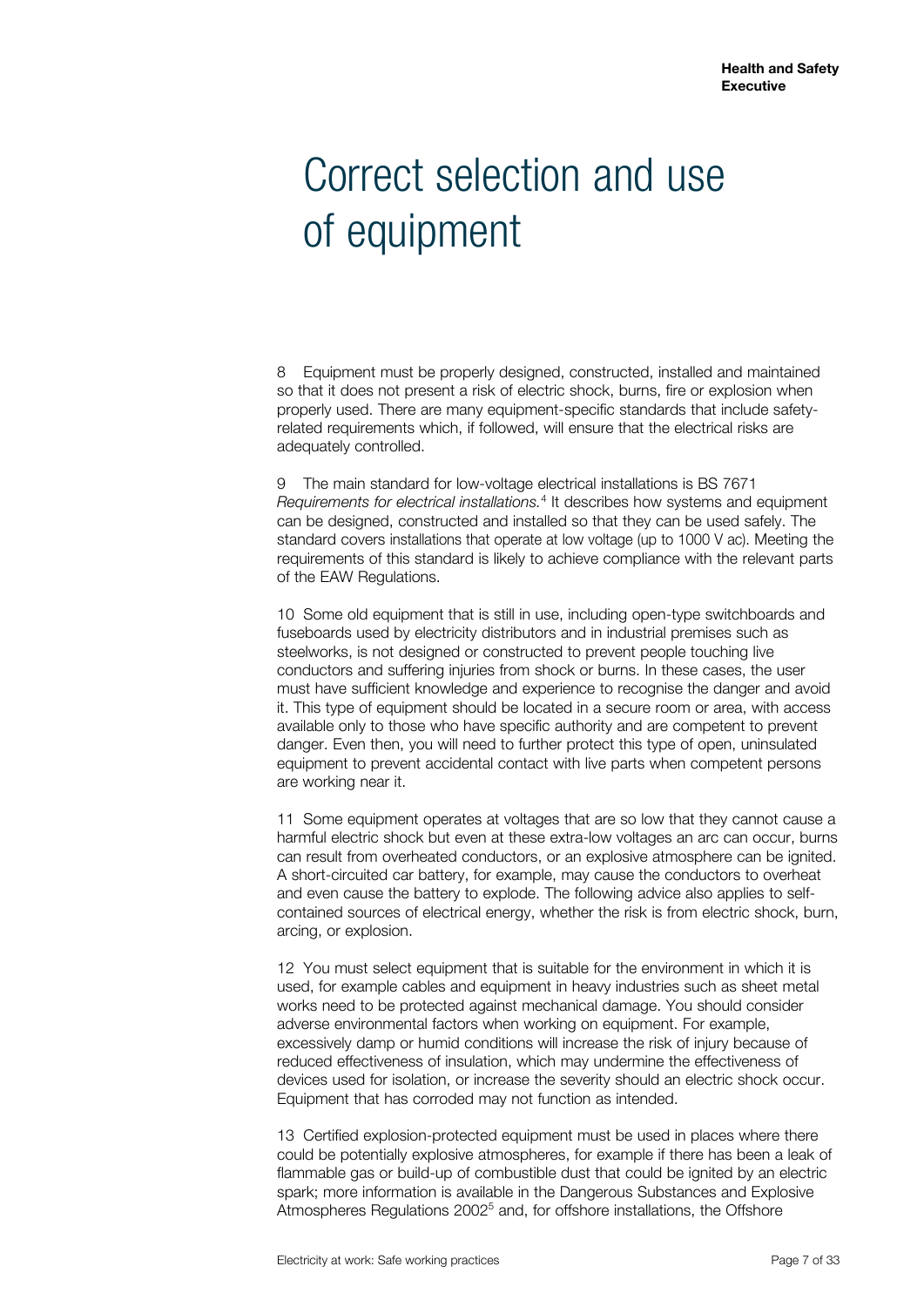Installations (Prevention of Fire and Explosion, and Emergency Response) Regulations 1995.<sup>6</sup>

14 You must assess the situation before work is carried out on or near equipment. Working on equipment may result in removal of components and parts that provide protection for people against electric shock when the equipment is in normal use.

15 You should ensure safety by the careful design and selection of electrical equipment. For example:

- switch disconnectors should have a locking-off facility or other means of securing them in the OFF position;
- circuits and equipment should be installed so that all sections of the system can be isolated as necessary;
- switch disconnectors should be suitably located and arranged so that circuits and equipment can be isolated without disconnecting other circuits that are required to continue in service;
- devices used for isolating circuits must be clearly marked to show their relationship to the equipment they control, unless there could be no doubt that this would be obvious to anyone who may need to operate them.

HSG230 *Keeping electrical switchgear safe*<sup>7</sup> includes guidance on the selection, use, care and maintenance of high-voltage and low-voltage switchgear.

16 Control panels should be designed with insulated conductors and shrouded terminals so that commissioning tests, fault-finding, calibration etc can be carried out with a minimum of risk. The Engineering Equipment and Materials Users' Association (EEMUA) has produced a design guide for electrical safety.<sup>8</sup> Interlocking is recommended to reduce the risk of injury from contact with live parts. Equipment with segregated power and control circuits is preferred.

17 Where possible, you must avoid live working during commissioning and faultfinding; eg by using suitably designed equipment with in-built test facilities and diagnostic aids. There must be adequate space, access and lighting to work safely. Temporary systems and equipment should be designed, constructed, installed and maintained to avoid danger.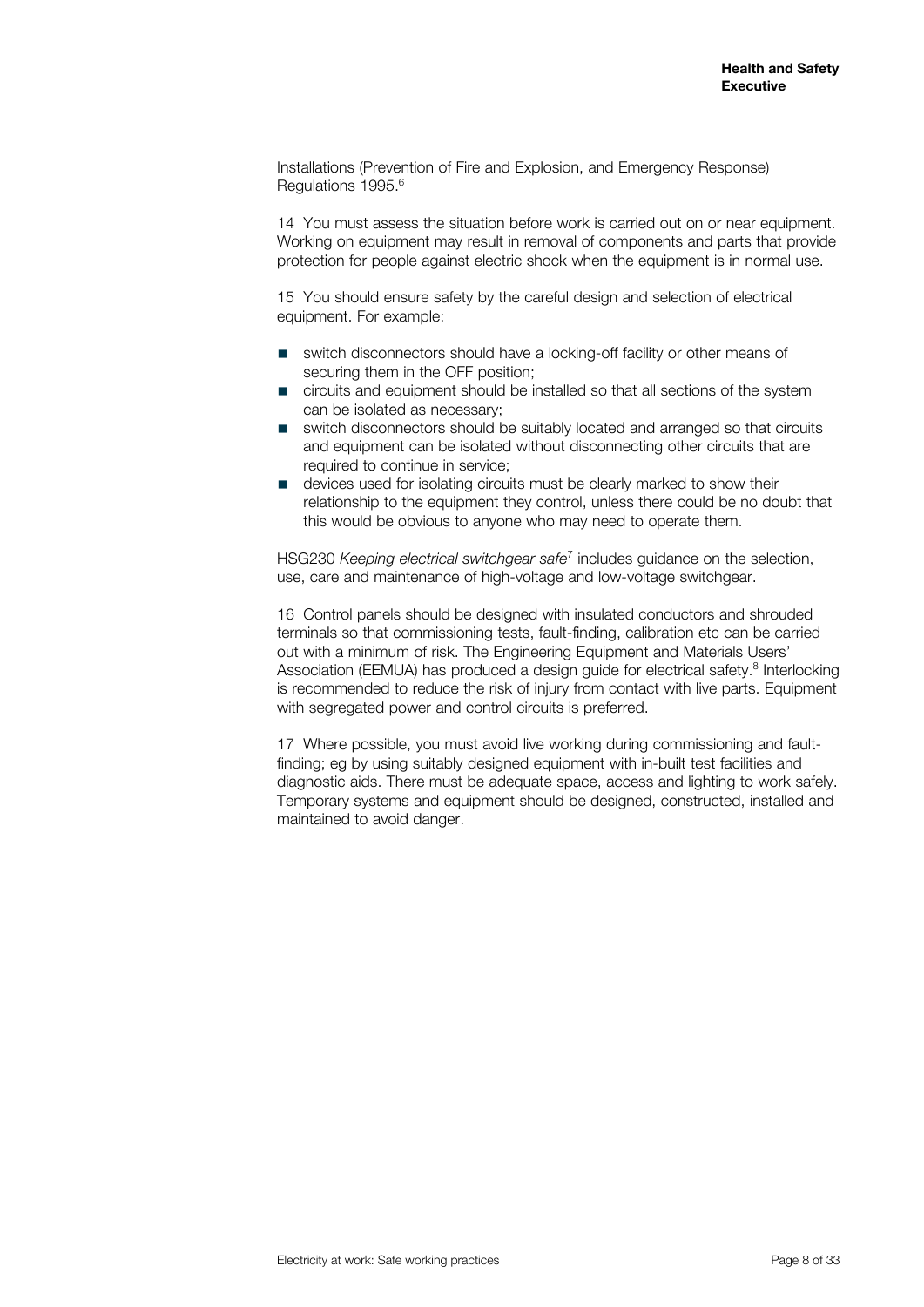### <span id="page-8-0"></span>Actions for managers and supervisors

18 Managers should establish a system of rules and procedures wherever electrical work is to be carried out, or ensure that contractors brought in to do electrical work have appropriate rules and procedures. These should be written down and everybody involved must be made aware of them as they will form the basis of task-specific risk assessments. The amount of detail depends on the circumstances; the simplest form may be a brief policy statement (perhaps reflecting a policy of always switching off, securing the isolation, working dead, and never working on live equipment) backed up by a set of simple instructions to reflect that policy. Where there are extensive or complex electrical systems, especially high-voltage systems, this will be reflected in the safety rules, which should embody a methodical approach so that the safety principles involved can be clearly understood by everyone.

19 Safety rules should set out the principles and general practices clearly and in a compact format. Those carrying out the work should be instructed to carry the safety rules with them. Workers should know the limitations of their work allowed under the safety rules. Detailed procedures for safe working on particular equipment, or under particular circumstances, should be the subject of separate documents, including task-specific risk assessments or method statements, which should be readily available when required (even in out-of-hours emergencies). These safety rules should be devised to reflect, among other things, the relevant organisation, personnel, the electrical system to be worked on, and the working environment. Further guidance can be obtained from three British Standards – BS 6423,<sup>9</sup> BS 6626<sup>10</sup> and BS 6867.<sup>11</sup>

20 If something unforeseen occurs during a working procedure, there should be a review of the work. Even a properly trained, competent worker may not always be aware of what to do when things go wrong. The worker should have been trained to recognise that there may be a need to change to a new system of work. It will normally be necessary for the worker to know how to refer a changed situation to the correct people, by communicating both up and down the management structure in the organisation.

21 If you have managerial or supervisory responsibilities, it is important that you ensure that everyone knows how to work safely and without risk to their health, and that all workers follow the safety rules and control measures identified in risk assessments:

- you should be involved in planning the work and in the risk assessment process, coordinating the work where more than one group is involved, and discussing the necessary precautions and emergency procedures with the workers;
- you must clearly define the roles and responsibilities of the supervisors and workers, including those of any contractors who may be employed;
- you must ensure that supervisors are competent to supervise the work, with the level of supervision being appropriate to the danger and the competence of those carrying out the work;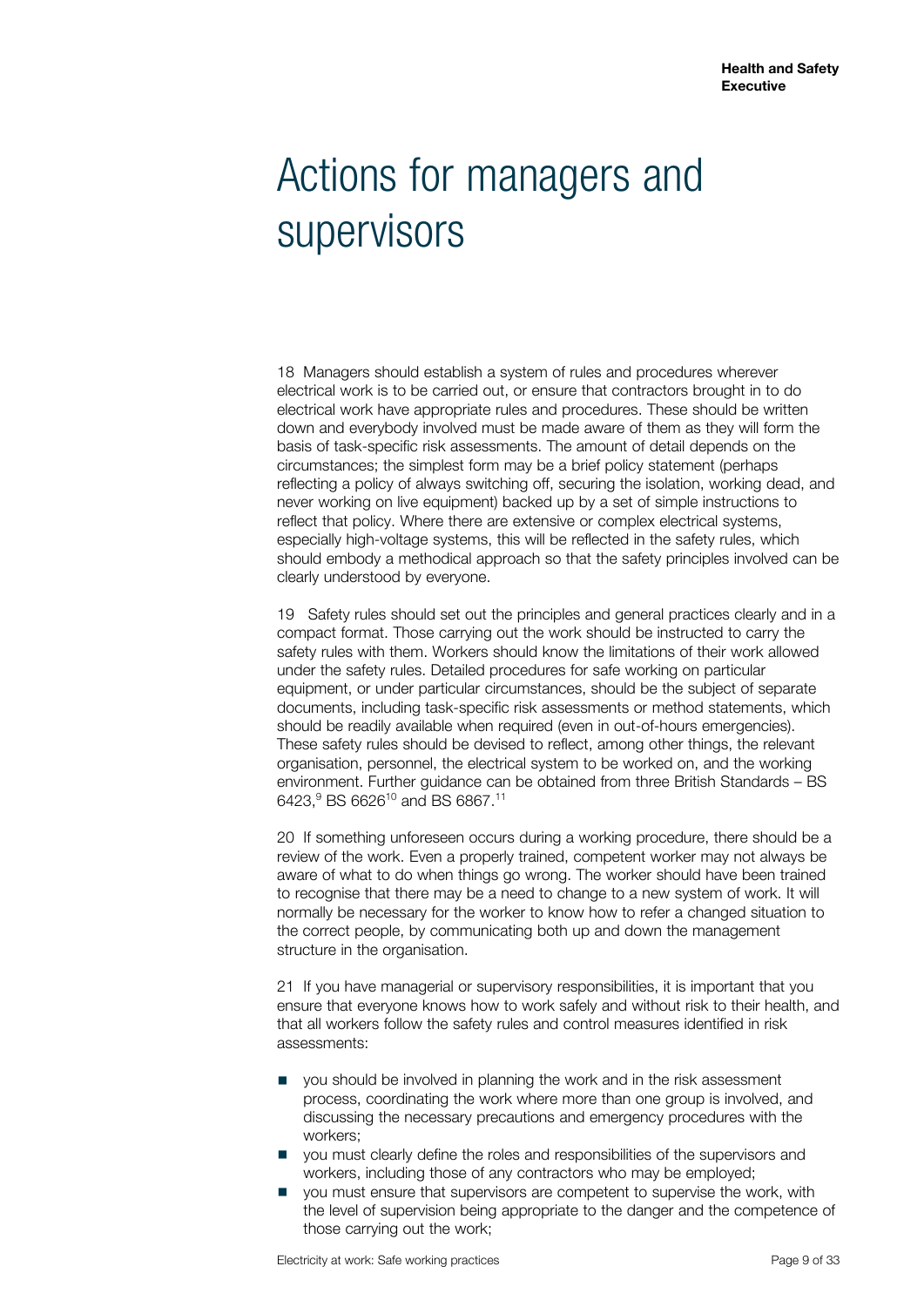■ you must identify those people who are competent and have knowledge and experience of the electrical system to be worked on. Anyone who does not have this will need a greater level of supervision, or will need to be given adequate training to make sure that they have the correct skills, knowledge and risk awareness for the task. Do not let unauthorised, unqualified or untrained people work on electrical systems.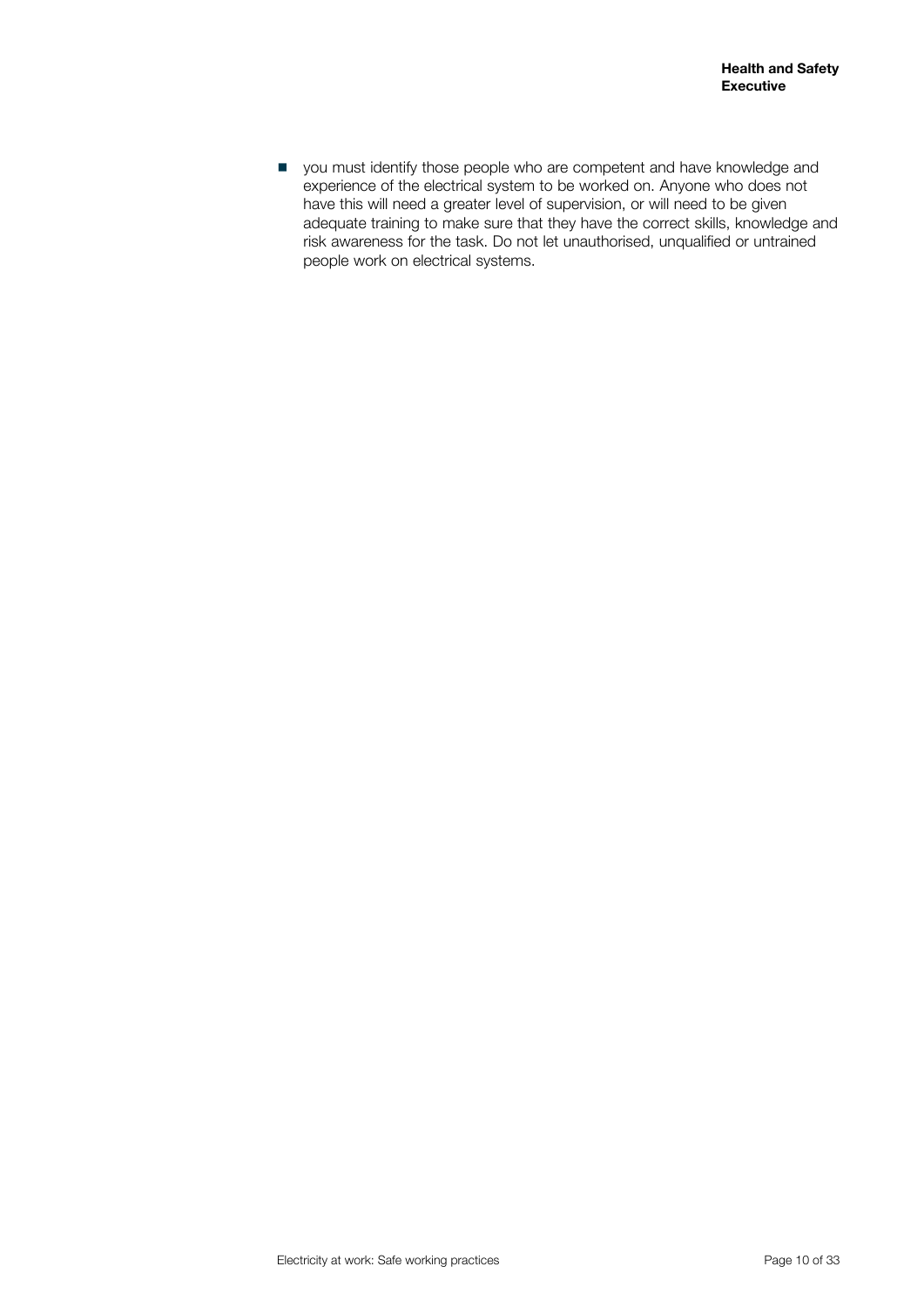## <span id="page-10-0"></span>Assessing safe working practices

22 Figure 1 illustrates the sequence of the planning steps. The procedure can be divided into four stages as follows:

deciding whether to work dead or work live (coloured orange), see Figure 2; l planning and preparation for actions which are common to both dead and live working (coloured blue), see Figure 3;

- procedures for working dead (coloured green), see Figure 4;
- procedures for working live (coloured red), see Figure 5.

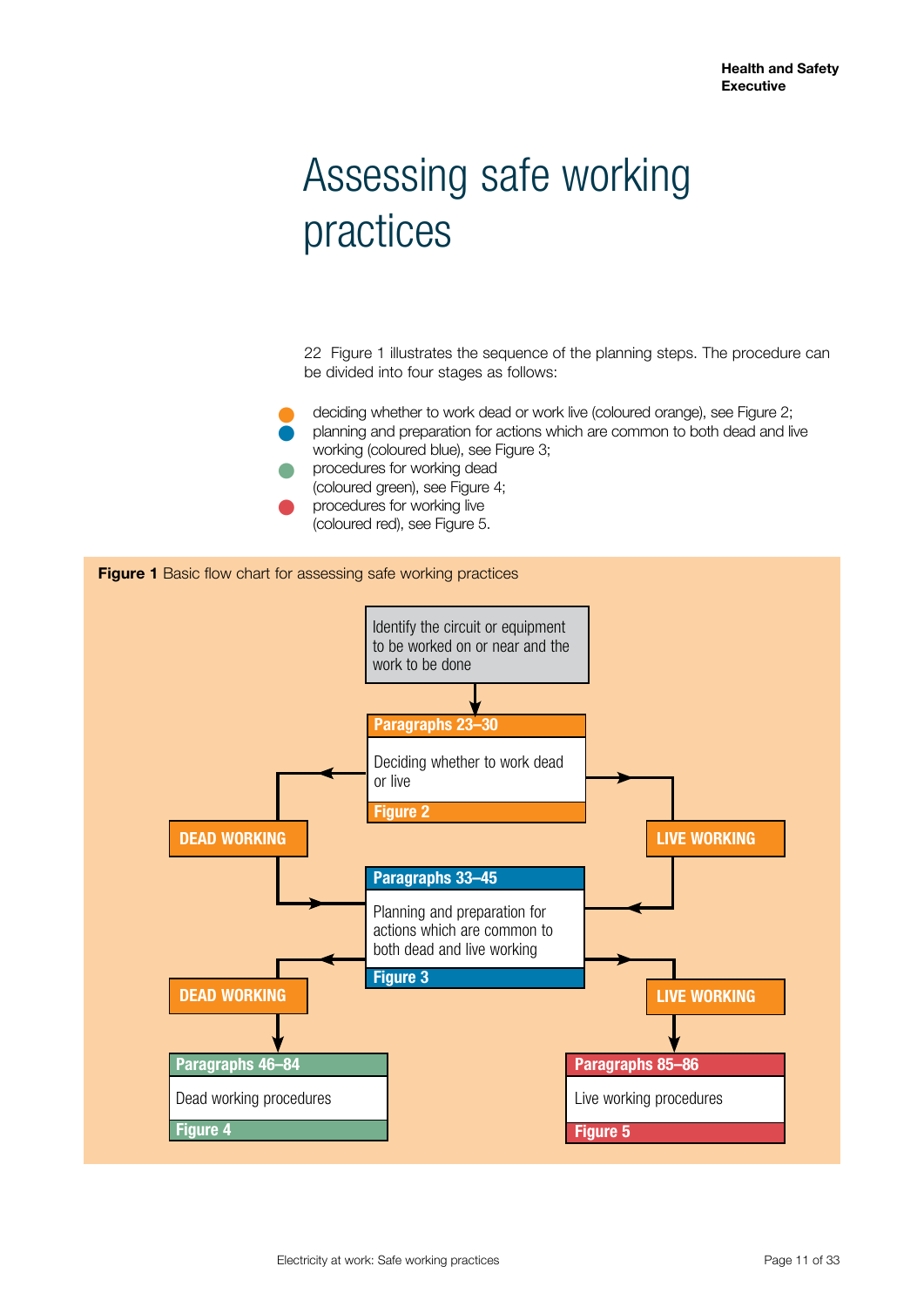### <span id="page-11-0"></span>Deciding whether to work dead or live

#### **Can the normal policy of dead working be carried out?**

23 The factors to consider are illustrated in Figure 2. Work on or near live exposed conductors should rarely be permitted. Many accidents to electricians, fitters, technicians and engineers occur when they are working on equipment that could have been isolated. You should plan and programme the work to allow all jobs to be carried out where possible with the equipment dead. Three conditions must be met for live working to be permitted where danger may arise. **If just one of these conditions cannot be met, live working must not be permitted and dead working is essential.** The assessment procedure illustrates this. The conditions are:

- it is unreasonable in all the circumstances for the conductor to be dead; and
- it is reasonable in all the circumstances for the person to be at work on or near that conductor while it is live; and
- suitable precautions (including, where necessary, the provision of personal protective equipment) have been taken to prevent injury.

#### **Is it unreasonable for the work to be done dead?**

24 There are some circumstances where it is unreasonable to make equipment dead because of the difficulties it would cause. For example:

- it may be difficult, if not impossible, to commission a complex control cabinet without having it energised at some time with parts live (but not exposed so that they may be easily touched);
- it may not be technically feasible to monitor the operation and performance of a control system or to trace a malfunction of such equipment with it dead, ie fault-finding;
- a distribution network operator (DNO) needs to connect a new low-voltage service to an existing main, but it might be unreasonable to disconnect many customers. In recognition of the dangers associated with live working, the DNO must have a very strict code of safety rules and procedures to prevent injury;
- switching off a system, such as the supply to an electric railway track, to carry out maintenance or repair work may cause disproportionate disruption and cost.

#### **Identify, assess and evaluate the risks and methods for controlling them**

25 If you have decided that it is unreasonable for the work to be done dead, a risk assessment<sup>12</sup> is necessary. The risk assessment must cover the work on or near the specific equipment and it must be carried out by someone with comprehensive knowledge and experience of the type of work and the means of controlling the risks.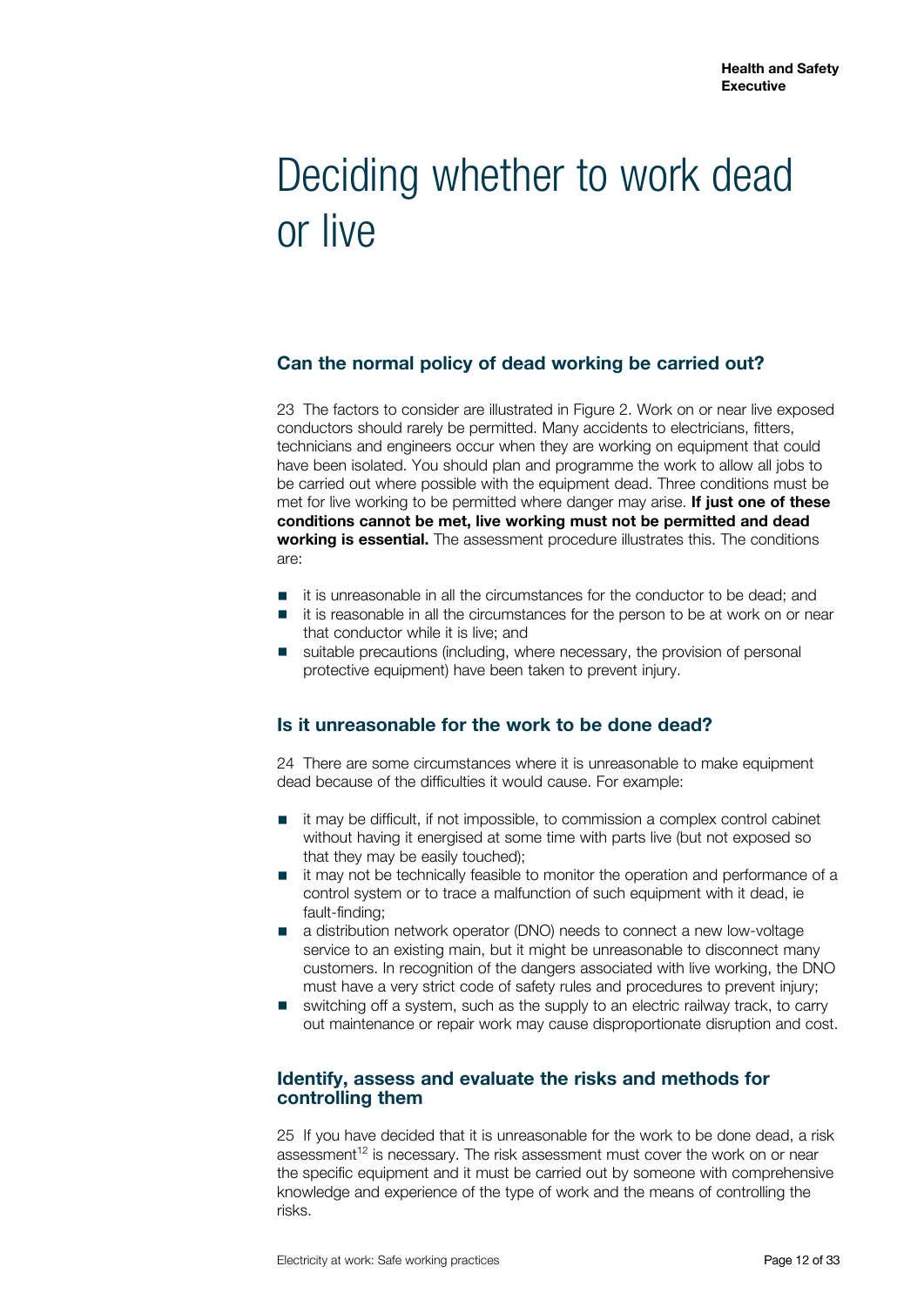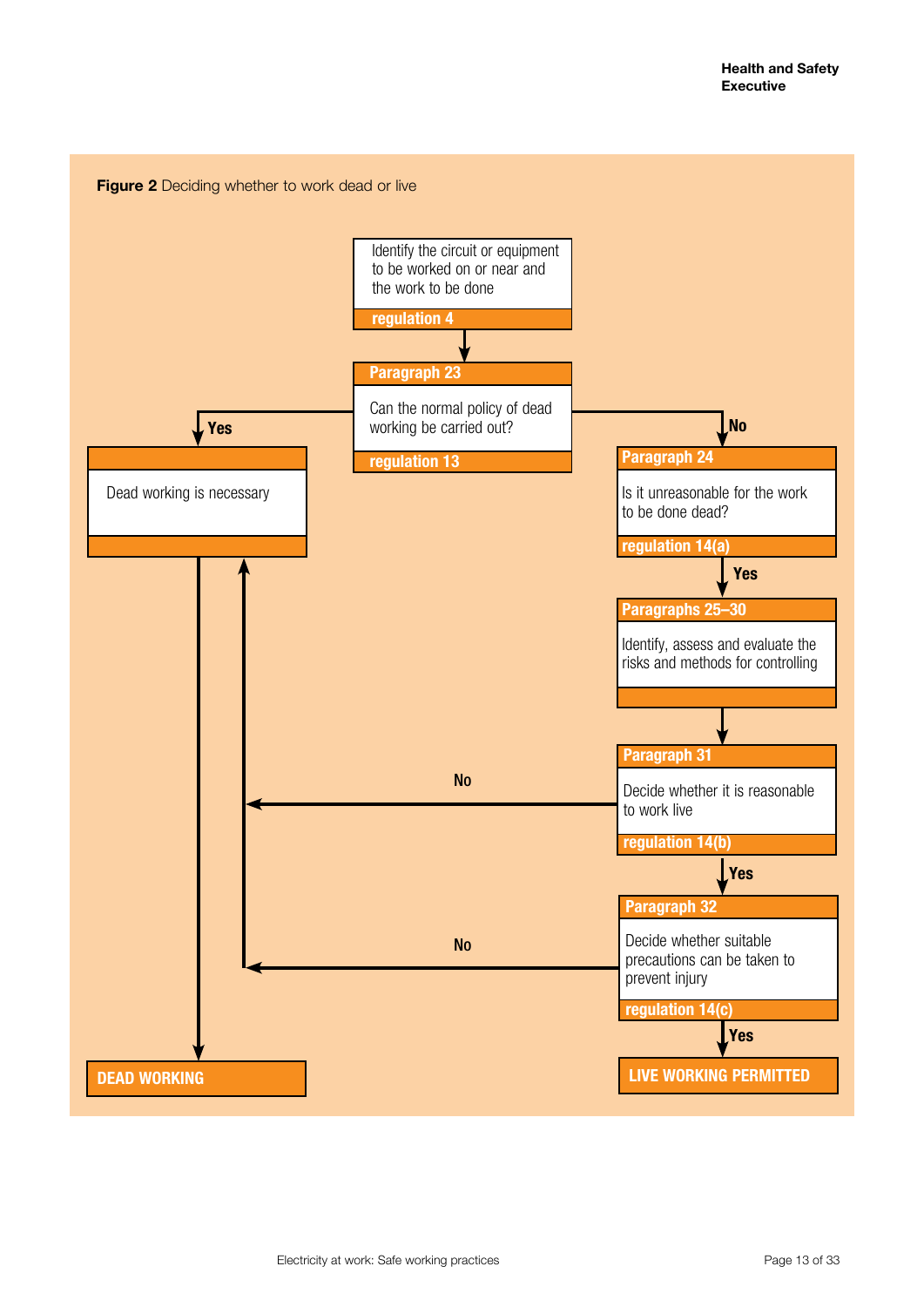<span id="page-13-0"></span>26 A risk assessment is about identifying and taking sensible and proportionate measures to control the risks in your workplace, not about creating huge amounts of paperwork. Ask your employees what they think the hazards are, as they may notice things that are not obvious to you and may have some good ideas on how to control the risks.

27 Having identified the hazards arising from the live work, you then have to decide how likely it is that harm will occur and the severity of injury that might occur. Risk is a part of everyday life and you are not expected to eliminate all risks but you need to take account of the fact that electricity can cause very serious injuries and death. What you must do is make sure you know about the main risks and the things you need to do to manage them responsibly. Generally, you need to do everything reasonably practicable to protect people from harm.

28 As part of this process, you will need to consider the competence of the people who will be carrying out the work and their ability to avoid danger, taking into account the available precautions.

29 Make a record of your significant findings – the hazards, how people might be harmed by them and what you have in place to control the risks. Any record produced should be simple and focused on controls. If you have fewer than five employees, you do not have to write anything down. But it is useful to do this so you can review it at a later date, for example if something changes. If you have five or more employees, you are required by law to write it down.

30 Few workplaces stay the same, and you should review what you are doing on an ongoing basis.

#### **Decide whether it is reasonable to work live**

31 The risk assessment should inform managers and supervisors whether it is reasonable in all the circumstances to work live. The decision should not be taken lightly. At this stage the economic and operational factors should be evaluated against the risks involved before making a decision, bearing in mind that the risks associated with working live can be very serious. Minor inconveniences arising from working with the equipment dead, sometimes arising from commercial and time pressures, will very rarely outweigh the risks associated with live work.

#### **Decide whether suitable precautions can be taken to prevent injury**

32 Providing the requirements above have been met, live working can still only be justified if suitable precautions are taken to prevent injury arising from the hazards identified in the risk assessment. The precautions should have been identified in the risk assessment and might include:

- installing temporary insulation, protective enclosures, or screens to prevent parts at different potentials being touched at the same time;
- using temporary barriers with warning notices affixed to keep unauthorised people away from the work area;
- ensuring that adequate clearances are established and maintained when working near to live equipment (see Appendix 3 of the Memorandum and Section 729 of BS 7671:2008 (+A1:2011) for information on clearances). For work near live overhead power lines, see GS6 *Avoiding danger from overhead power lines*; 13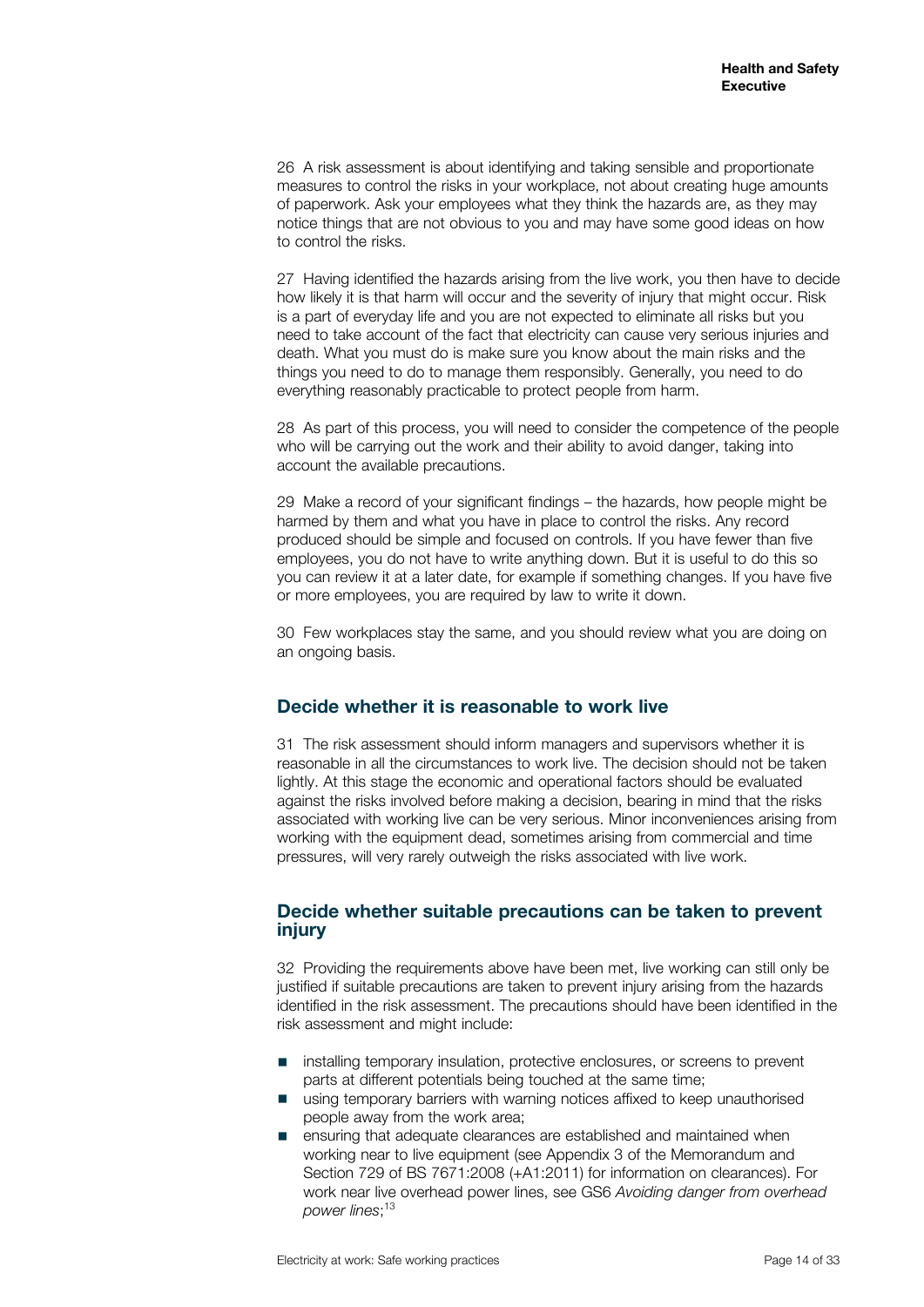- making sure that workers understand the task and the system to be worked on (clarity of instructions is essential), are trained and experienced, and follow the correct procedures. They must be competent to realise their own limitations and know when to seek help;
- providing lighting and working space that is adequate and free from trip hazards. Further details on lighting at work can be found in HSG38 *Lighting at work*; 14
- using robust and properly insulated tools (see BS EN 60900<sup>15</sup>);
- using test instruments with insulated probes and fused leads (see GS38) *Electrical test equipment for use by electricians*16);
- maintaining tools and test equipment in good condition and replacing them if damaged;
- storing tools correctly horizontal surfaces and projections inside control cabinets should not be used – and ensuring that objects such as tools and bolts cannot fall onto exposed live parts;
- avoiding lone live working. Quick action is needed in the event of an electric shock to disconnect the supply and give assistance, so it will usually be necessary to be accompanied by someone who is competent to make the system safe and avoid injury;
- providing and using correct personal protective equipment (PPE) to reduce the risk of contact with live parts or earth, eg insulating gloves, insulating matting (see BS EN 61111:200917). If there is a risk of burns from arcing or flashover that cannot be avoided, consider the use of adequately rated, thermally insulating, flame-resistant PPE (including face/eye protection). PPE should be frequently inspected and replaced if damaged. Requirements relating to PPE are covered by the Personal Protective Equipment at Work Regulations 1992.18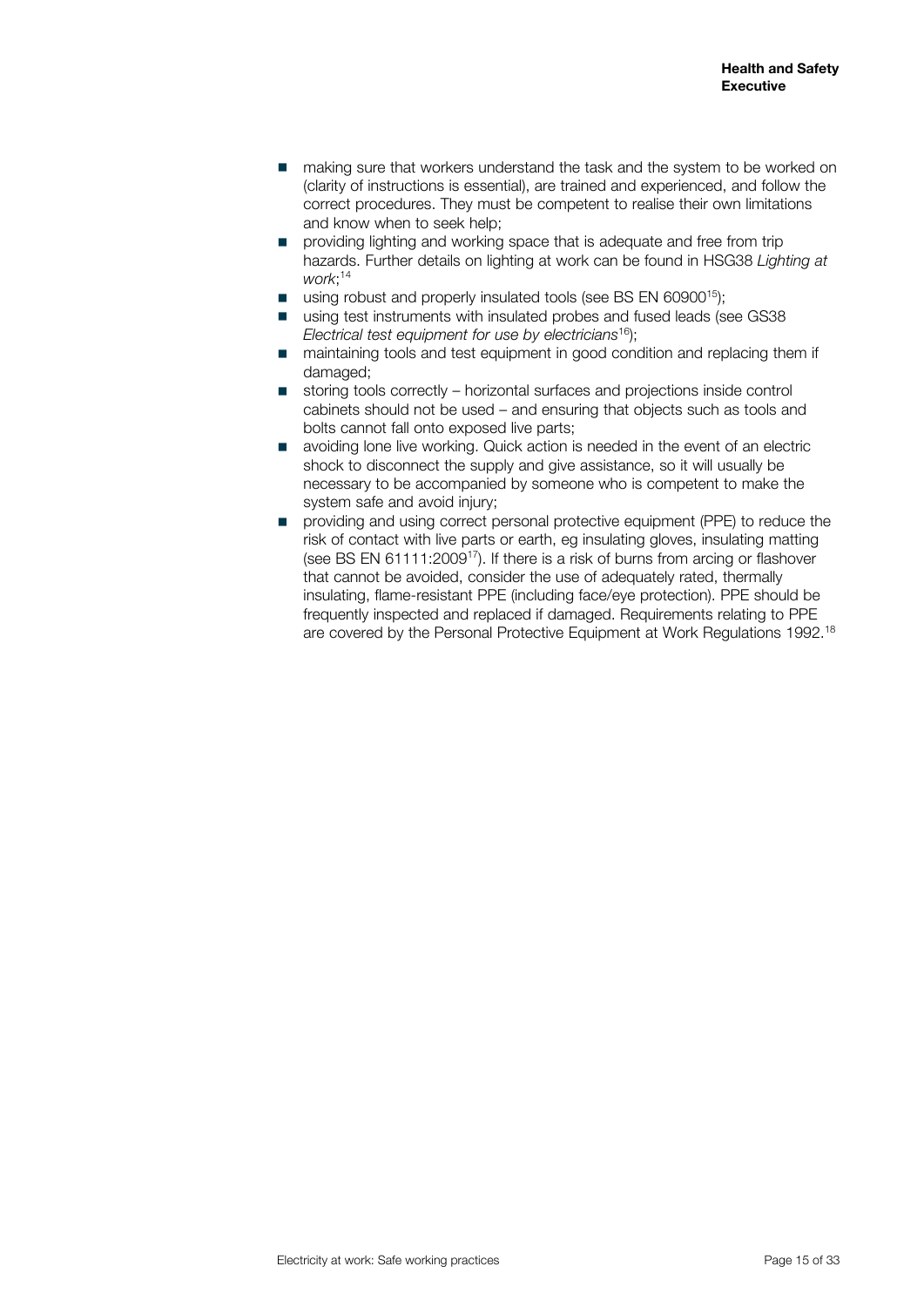## <span id="page-15-0"></span>Actions common to both dead and live working

33 The actions common to both dead and live working are illustrated in Figure 3 and described below.



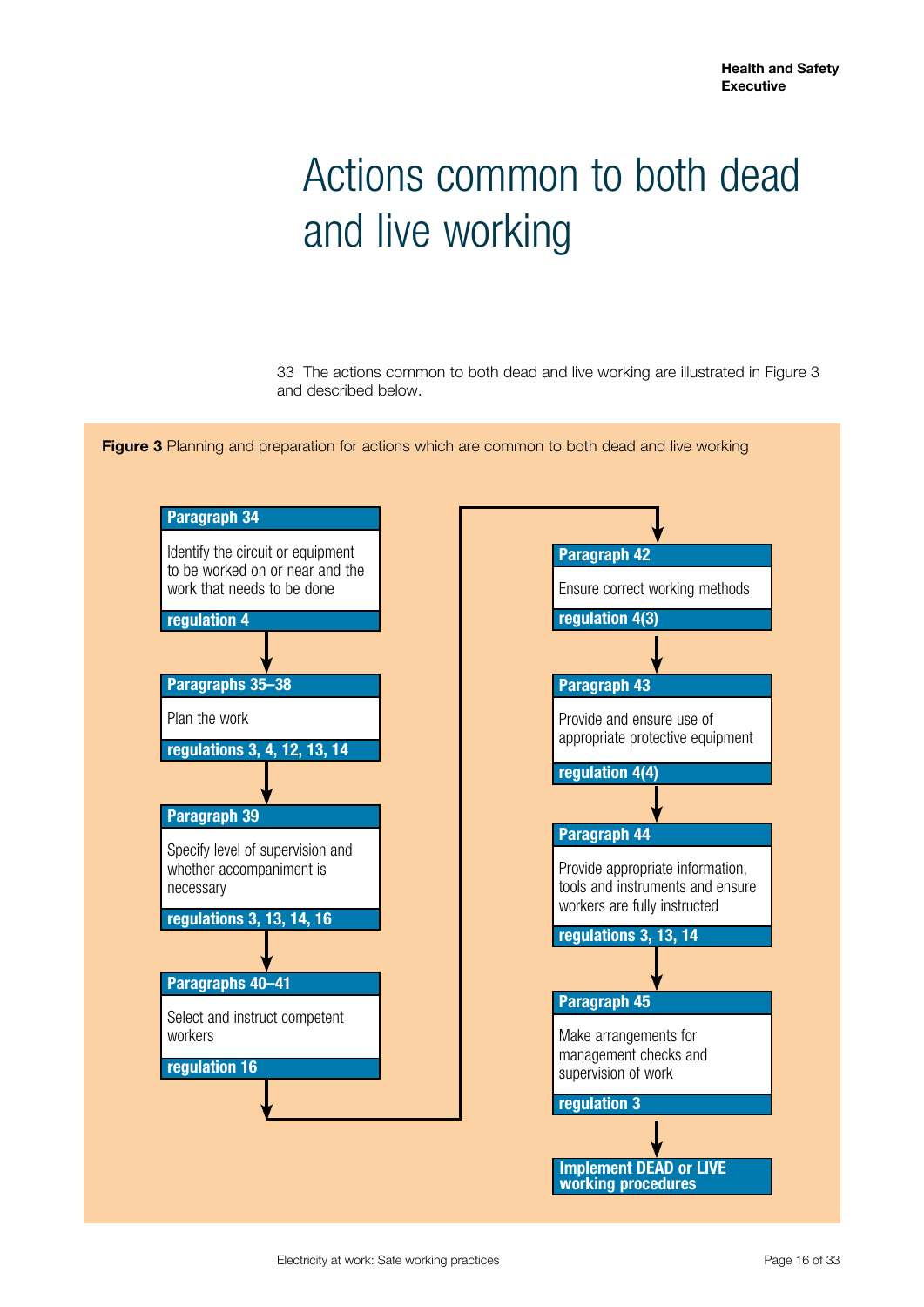#### <span id="page-16-0"></span>**Identify the circuit or equipment to be worked on or near and the work that needs to be done**

34 These tasks should be carried out before the work starts. Factors that may affect the safe system of work should also be taken into account. In many cases, actual physical identification will be necessary and this may be aided by the use of appropriate drawings, diagrams and other written information. The features of equipment mentioned in paragraphs 8–17 should be taken into account.

#### **Plan the work**

35 Many electrical accidents are due to a failure to plan ahead. Planning should consider the management, supervision, implementation and completion of the work, and should lead to a formal system of work based on information in the safety rules and a task-specific risk assessment. In some instances, the planning requirements of the Construction (Design and Management) Regulations<sup>19</sup> will apply. You should consider the following:

- the work to be done:
- the hazards of the system or equipment to be worked on and the risks associated with the work;
- the people doing the work, their competence and the level of supervision necessary;
- the precautions to be taken and the system of work to be employed;
- the possibility that the nature of the work may change, eg a testing job may turn into fault finding.

36 There must be adequate information available about the electrical system and the work to be done. In the case of a newly constructed electrical system (or newly installed equipment), there should be drawings and schedules relating to the design and these should have been updated, if necessary, by the people carrying out the installation.

37 Records in the form of drawings and/or schedules should be kept for all but the most basic of installations. In the case of old installations where records may be poor, you should attempt to improve the records, eg by a combination of surveying, testing and labelling. However, when checking records before working on an installation it is unwise to rely solely on one source of information, eg a label. Labels should be securely fixed to equipment to clearly identify their function.

38 Electrical accidents often occur during fault-finding after a plant breakdown when pressure to repair the equipment results in risks being taken. To anticipate this, you should plan and establish safe fault-finding procedures to be implemented during breakdown maintenance.

#### **Specify level of supervision and whether accompaniment is necessary**

39 The planning process will have indicated the level of supervision required. An important factor to consider is the amount of training and experience workers have had to do the specific jobs – the less experienced or knowledgeable the worker is, including the level of familiarity with the system to be worked on, the greater will be the need for supervision. There will also be a greater need for supervision when working live. The need for accompaniment is also greater for live work, although it may still be necessary for some cases of working dead, especially if there are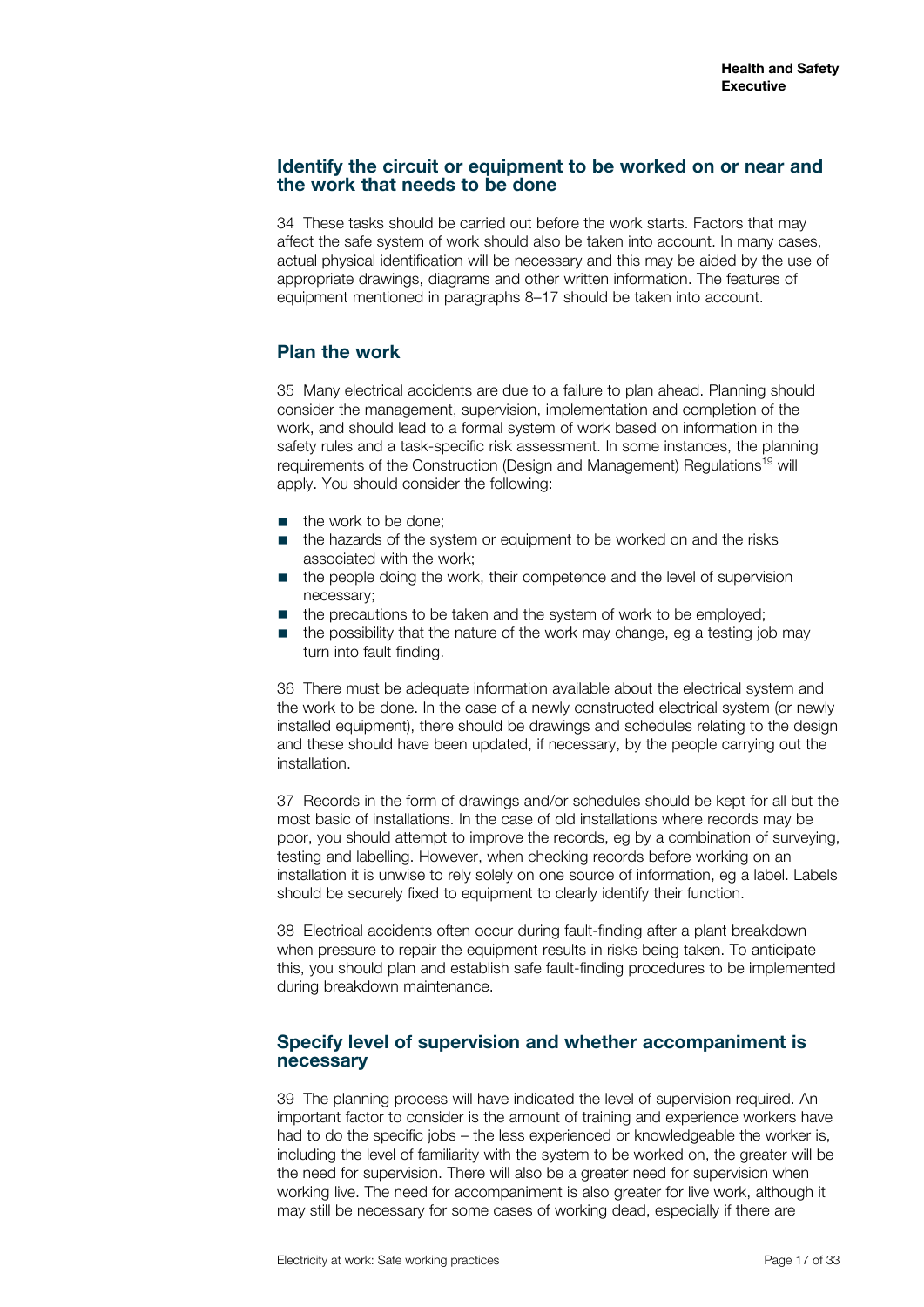<span id="page-17-0"></span>adjacent live parts. The accompanying person should be trained to recognise danger, to switch off and, if necessary, to give assistance in the event of an emergency.

#### **Select and instruct competent workers**

40 Training as part of making a person competent is very important. Even the most highly qualified and capable people may not be competent to carry out specific types of work without suitable training. Competent workers will be selfdisciplined and aware that reckless behaviour with electricity can lead to injury and death.

- 41 Those in control of the work should:
- assess the degree of competence of individual workers against the **specific** type of work to be done;
- provide clear instructions, information and adequate training for employees on: ▬ the risks they may face;
	- the measures in place to control the risks, emphasising the safe system of work to be used;
	- ▬ how to follow emergency procedures;
- arrange for those being trained or those newly trained to be accompanied and supervised.

#### **Ensure correct working methods**

42 Managers and supervisors should ensure that workers understand the correct working methods, related to the specific work in hand. People doing the work should be aware of the limitations of that work and the constraints as to how they carry out the work. This includes recognising when it is unsafe to continue with the work and knowing how to deal with any contingencies that may arise.

#### **Provide and ensure use of appropriate protective equipment**

43 Managers, supervisors and workers have a responsibility to provide the protective equipment identified in the task-specific risk assessment and make sure that it is:

- suitable for the use for which it is provided;<br>■ maintained in a condition suitable for that u
- maintained in a condition suitable for that use; and
- used properly.

#### **Provide information, tools and instruments and ensure workers are fully instructed**

44 The workers must be supplied with and use correct and appropriate information, such as electrical drawings, tools, instruments.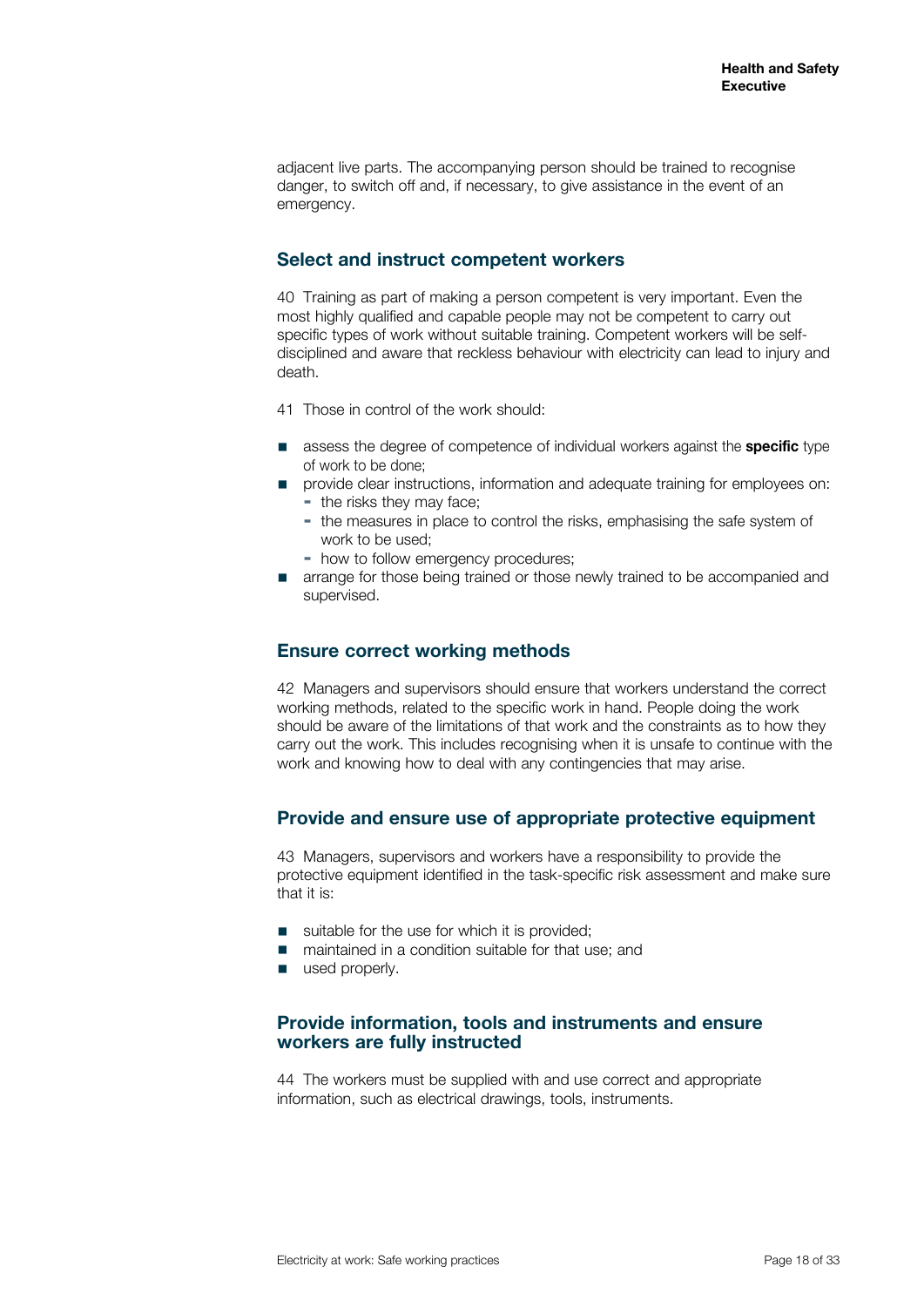#### <span id="page-18-0"></span>**Make arrangements for management checks and supervision of work**

45 Employers and workers must comply with the EAW Regulations in so far as they relate to matters within their control. You should check that workers are following the rules and correct procedures. Sometimes, some or all of these checks may be delegated to the supervisor of the work. Even in organisations with effective written safety rules and safe systems of work, regular and systematic management checks of the work are necessary. This is particularly important if the work is being done in the field, on another occupier's premises, or by peripatetic workers.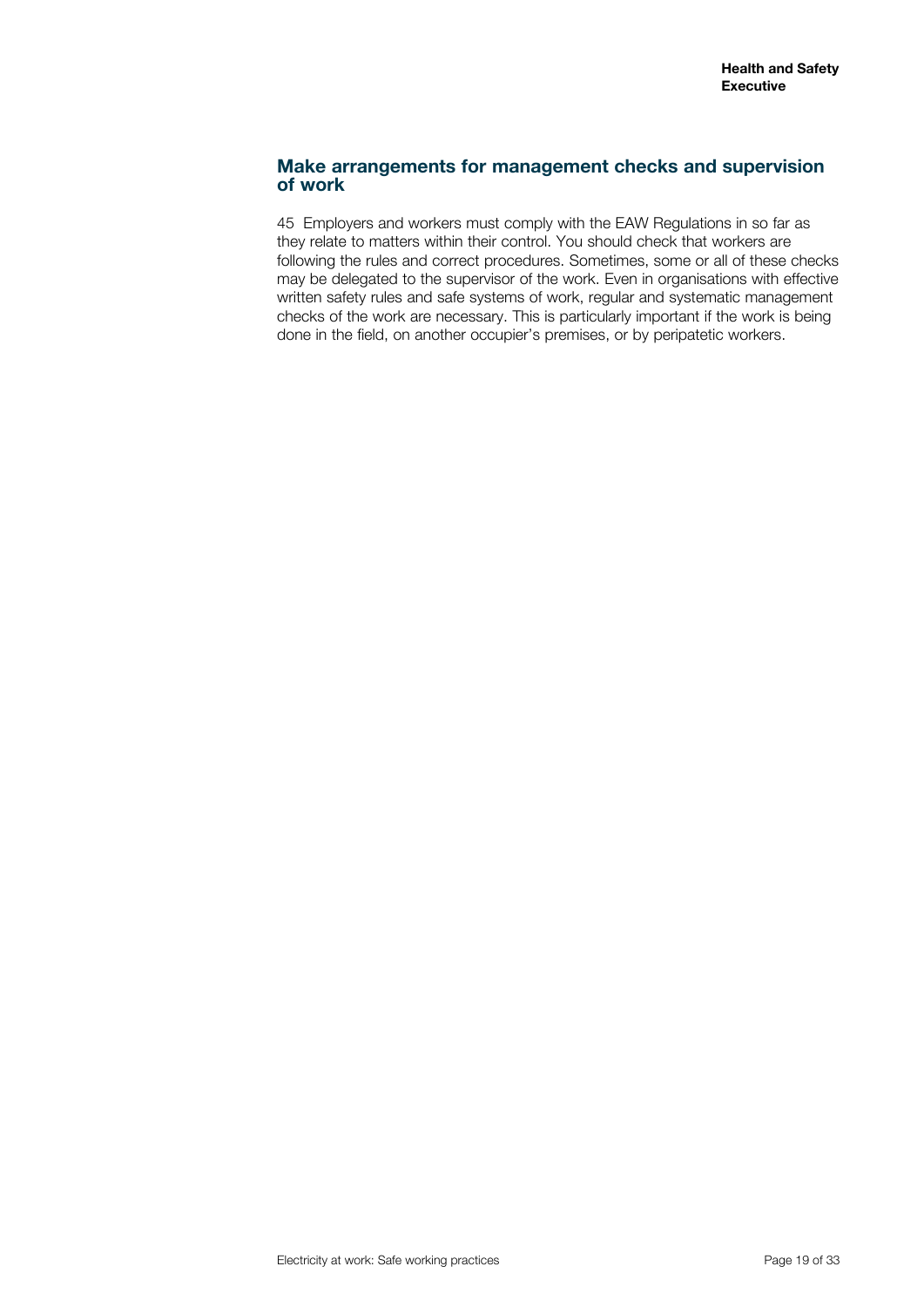### <span id="page-19-0"></span>Working dead

46 While it is not always possible to follow a set procedure rigidly in every situation, the sequence illustrated in Figure 4 is recommended as a guide.

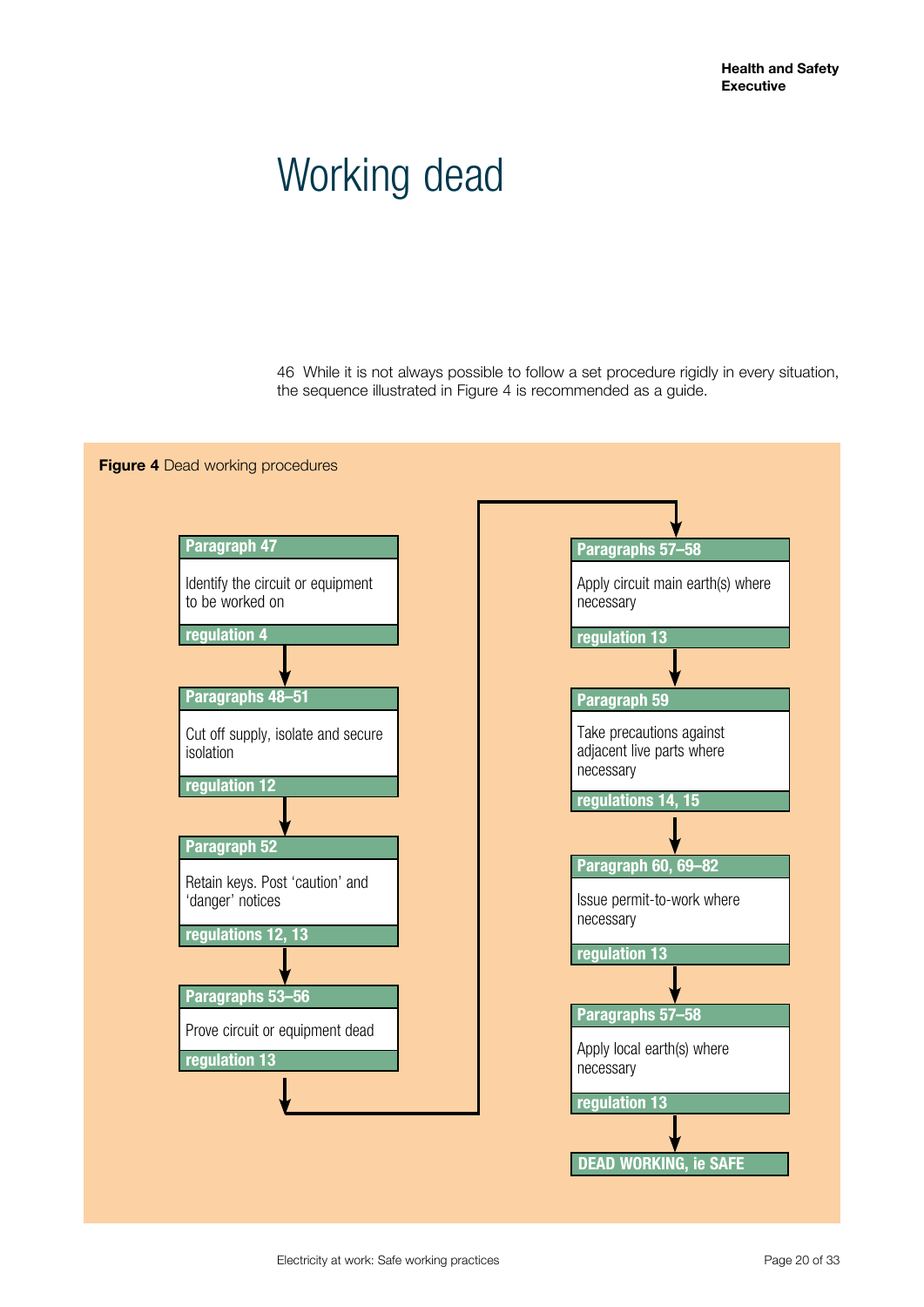#### <span id="page-20-0"></span>**Identification**

47 Adequate information should be supplied to identify equipment correctly (see paragraph 36). For most circuits and equipment correct labelling is important, but it should never be assumed that labelling is correct and that work can be started without having first proved that the equipment or circuit is dead. In some special cases, eg underground cables, cable-locating techniques using specialised instruments may be necessary and it may also be necessary to identify the cable both before and after switching operations and cable spiking.

#### **Disconnection**

48 Disconnect the equipment from every source of electrical energy before working on, or near, any part which has been live or is likely to be live. On equipment that is capable of storing charge, such as capacitors and high-voltage cables, ensure that any stored charge has been safely discharged.

#### **Secure isolation**

49 For adequate isolation, the disconnecting device should have an isolating gap sufficient for the voltage levels present or likely to occur. Make sure that any switch disconnector or other means of disconnection is secure. Switches, including circuit breakers, should be locked in the OFF position preferably using a 'safety' lock, ie a lock or padlock having a unique key or combination. Lockout devices that can be attached to the actuators of circuit breakers are available and should be used where appropriate. All keys should be retained in a secure place. If a plug has been withdrawn, make sure that it cannot be reconnected to the electrical supply while work is taking place on the circuits or apparatus – the use of proprietary lock-out devices for this purpose is encouraged.

50 If a fuse is removed, make sure that it or a similar one cannot be reinserted by taking it away or by locking the box or enclosure until work is completed. Some manufacturers produce lockable insulating blanks that you can insert in an empty fuseway. These prevent inadvertent fitting of a fuse while the associated circuit is being worked on.

51 If you rely on locking off where a number of people are working, the use of a multiple locking hasp attachment, lock-out box or key-safe may be appropriate to ensure that all the locks have to be removed before the equipment can be re-energised. Everyone involved in the work should apply a lock to the multiple locking hasp and keep personal possession of the key.

#### **Post notices**

52 You should put a notice or label at the place of disconnection so everyone else knows that work is being done. For example, a 'caution' notice can be used to indicate that someone is working on the apparatus and may be injured if it is re-energised, and 'danger' notices attached to live equipment adjacent to the place of work will indicate that the apparatus is still energised. Notices or labels should be easily understood by anyone in the area. You should remove labels or notices when they no longer apply so that the system does not fall into disrepute. It is often useful for the 'caution' and 'danger' notices to have a space for the name of the person responsible for the work and for the date.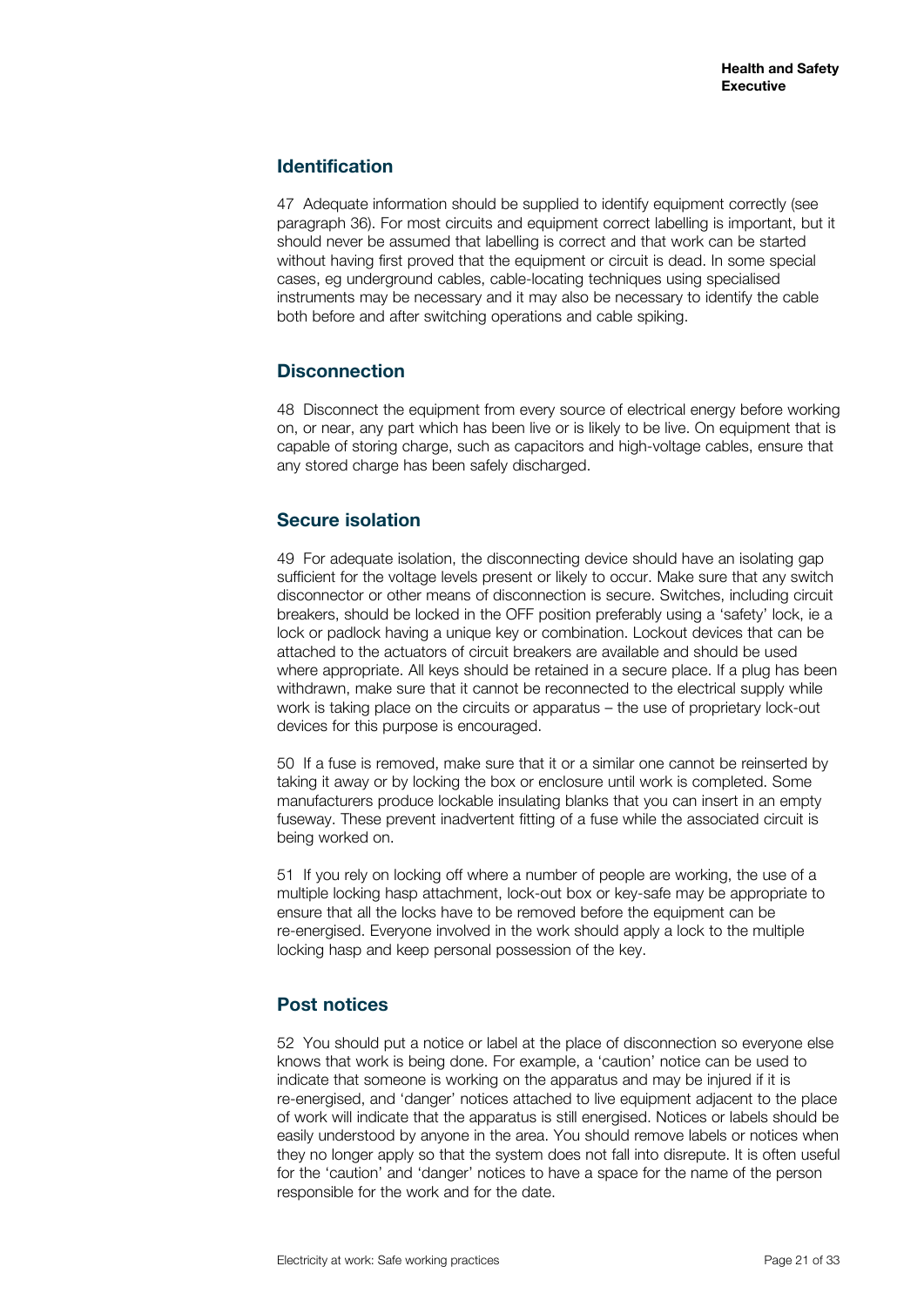#### <span id="page-21-0"></span>**Proving dead**

53 Having isolated the circuit or equipment, and before working on it, check that the parts to be worked on or near really are dead, even if the isolation has been achieved automatically through an interlocking system. If it is a three-phase system or equipment with more than one supply, prove that all supply conductors are dead.

54 The instrument to do this should be properly constructed to protect against electric shock and designed to prevent short circuits occurring during use. For low voltages, proprietary voltage detectors such as two-pole voltage detectors, test lamps, or voltmeters with insulated probes and fused leads can be used (see HSE Guidance Note GS38). The use of multimeters, which can be set to the wrong function, is not recommended for proving dead on low-voltage systems, neither is the use of non-contact devices such as 'volt sticks' (note: in coal mines the use of appropriately certified non-contact devices is permitted).

55 It will be necessary to test the instrument before and after use. This may be done by means of a proving unit with a low power output. If live circuits are used to prove instruments, adequate precautions against electric shock and short circuits should be taken (see paragraphs 25–32). Training in the correct use of voltage detectors is essential to avoid risk in the event of unexpected use on a live conductor. All instruments used for checking circuits should be maintained and inspected frequently (note: in coal mines appropriately certified non-contact devices must be tested daily before they are taken underground).

56 Where underground cables cannot be positively identified and proved dead at the point of work, it may be necessary to spike the cable using a properly designed, cartridge-operated spiking gun.

#### **Earthing**

57 The risk to people if the above precautions fail can be minimised by securely earthing all the conductors using properly designed earthing devices or earthing leads, usually applied to all points where the circuit or equipment is isolated from the supply. Additional local earths at the point of work may also be necessary if this is remote from the point of isolation, but these should be applied only after proving dead at the point of work. This procedure is essential for high-voltage apparatus and stored energy equipment (eg capacitors). The earthing conductors and their connections should be suitable for the energy that may flow in the event of a failure of the above precautions.

58 Earthing low-voltage equipment is desirable if there is a risk of re-energisation, eg from a generator under someone else's control. In other low-voltage equipment, however, it may be physically impractical to apply earths, or the risk of short circuit from introducing an earth near adjacent live parts may outweigh the benefit of earthing the apparatus being worked on.

#### **Adjacent parts**

59 When the circuit or equipment to be worked on has been made dead or where the work is non-electrical, you must still protect against danger from inadvertent contact with other live parts nearby. This should preferably be done by erecting physical barriers and/or the use of temporary insulation and posting 'danger' notices. The requirements regarding adequate working space, access and lighting must also be met.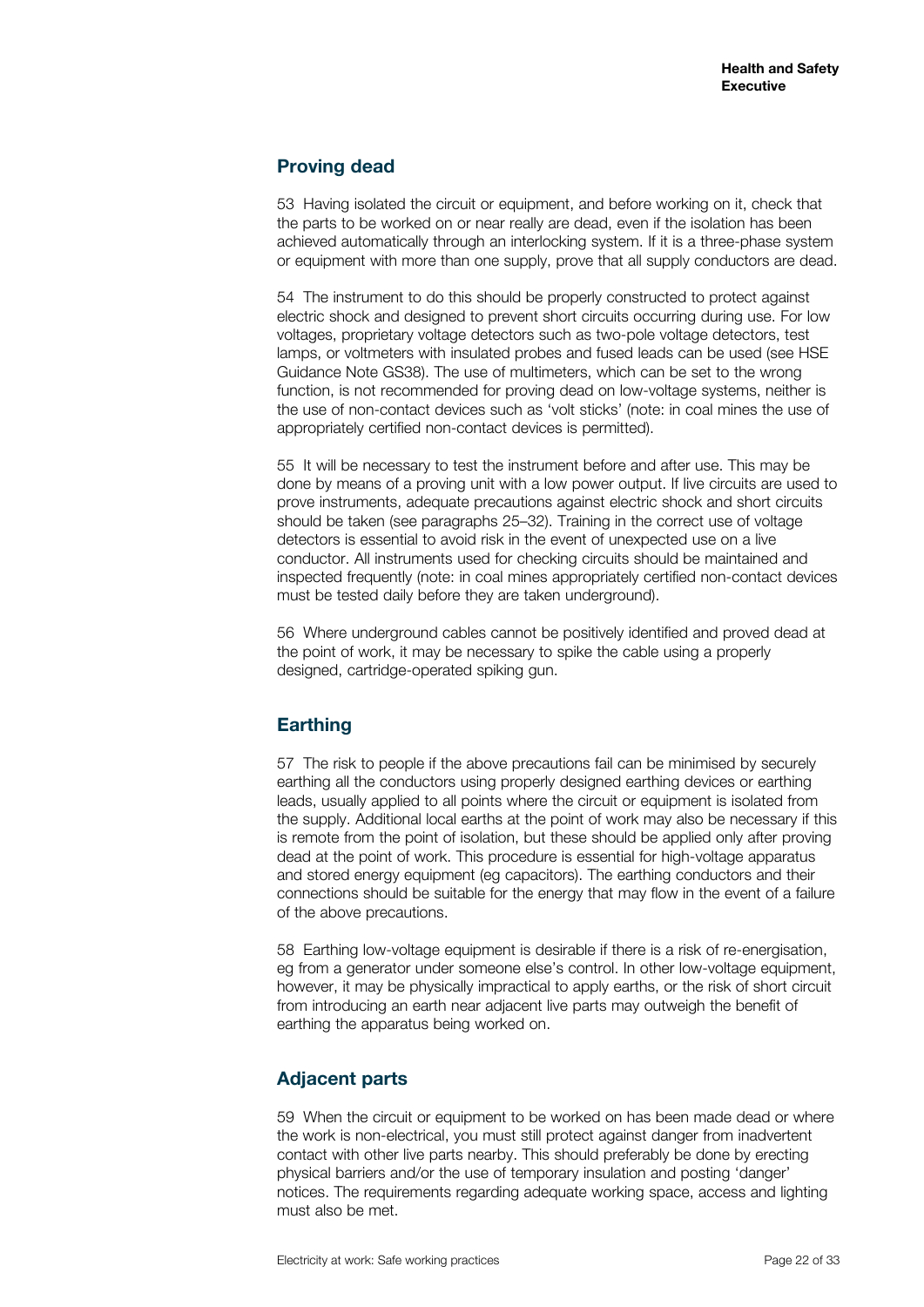#### <span id="page-22-0"></span>**Additional procedures**

60 On high-voltage systems (and often on high-energy systems) a permit-to-work should be issued but only after all the actions described in paragraphs 47–59 have been carried out. It is not common practice to issue permits-to-work for work on low-voltage systems but they should be considered if their use would contribute to safety in specific circumstances. (See paragraphs 69–84 for more information on permit-to-work systems.)

#### **Extra precautions for high-voltage work**

61 The following paragraphs apply to equipment and circuits operating at high voltage. They should also be applied to low-voltage installations where high fault power gives rise to a risk of serious burns. There are a few exceptional circumstances where high voltages will not give rise to danger, for example if the maximum possible current is reliably limited to a safe level (see PD 6519 Parts 1 and 2).

62 High-voltage equipment should be designed and installed so that it is not necessary to work on exposed live parts. However, it is commonly necessary for voltage checks or tests to be carried out, and for observations to be made from safe distances such as when carrying out phase rotation tests.

63 Because high voltages can arc across an air gap, you can suffer a shock or burn without touching live voltage parts. The dead working procedure in paragraphs 46–59 must therefore be followed. Isolation should be by means of a device that has a safe isolating gap between live parts and those that have been made dead for work to be carried out (see relevant British Standards). Earthing conductors at the point where the supply is disconnected are essential and additional earths may be necessary at the place of work.

64 The system of locking OFF while work is in progress should use safety locks which have unique keys so that the apparatus cannot be inadvertently re-energised. The keys should be retained in a key safe or other suitable place available only to the person in charge of the activity; see paragraphs 49–51. The precautions should be backed up with a disciplined documentation system; the electrical permit-towork is an established system that has proved to work well in practice and is described in paragraphs 69–84.

65 Additional procedures will be necessary to adequately cover shift changes or work extending over long periods. It may also be necessary to have special rules or procedures for particular items of equipment and for particular working practices such as testing (eg it may be necessary to remove earths to facilitate testing under a clearly defined sanction-to-test procedure).

66 Precautions must be taken to prevent people approaching dangerously close to uninsulated high-voltage conductors. This will normally mean that any work on high-voltage equipment is undertaken only after all the precautions set out in paragraphs 47–54 have been taken. There are, however, some special situations where, by the use of appropriate tools, apparatus, and precautions, work on live high-voltage conductors may be permissible while the people involved are at a safe distance. Two examples are work on overhead conductors by DNOs or work on railways using long, specially designed, insulated tools.

67 Some transmission and distribution network operators carry out live, hands-on working on overhead conductors. For this type of work special vehicles, work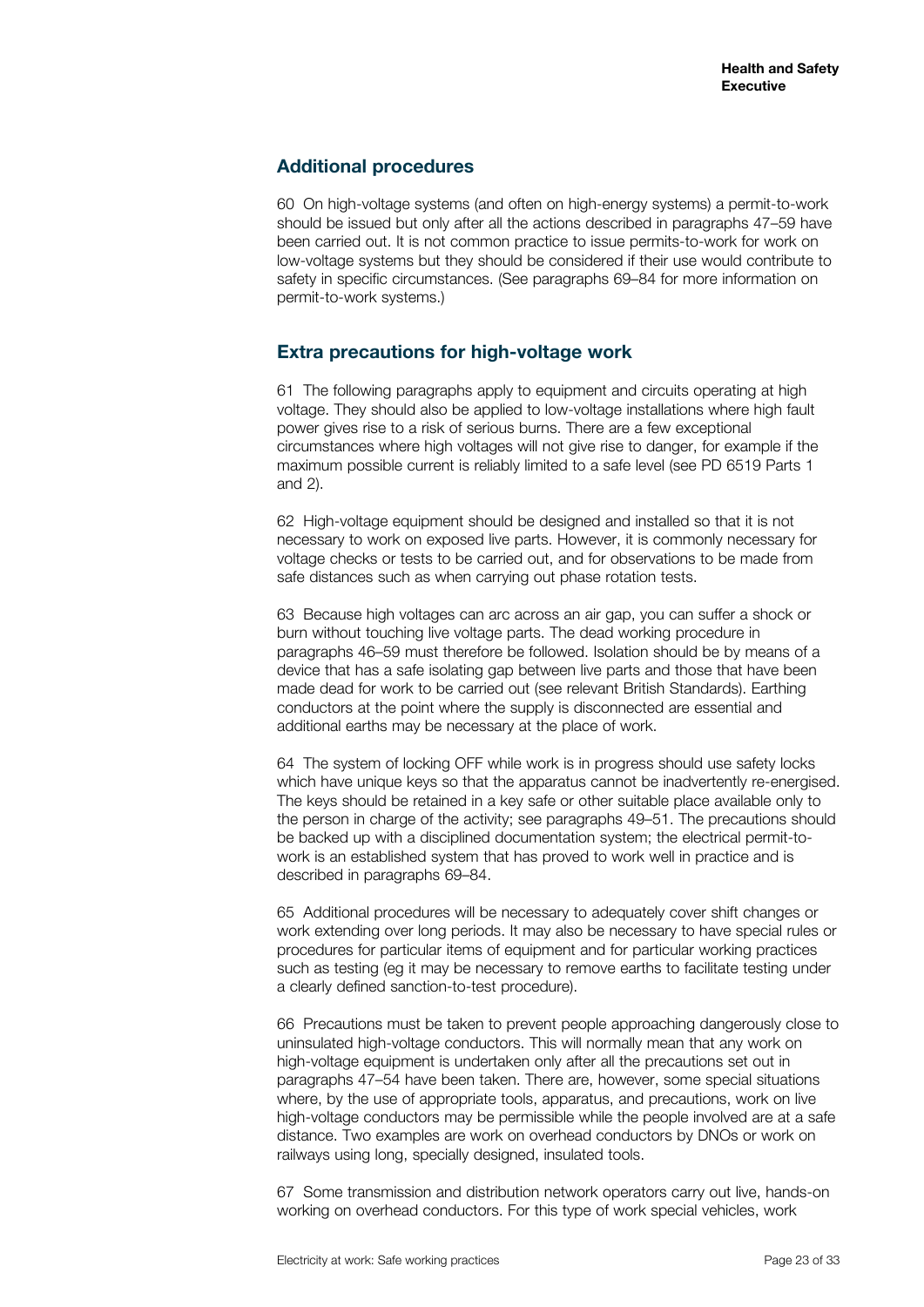<span id="page-23-0"></span>equipment, tools, clothing etc, together with exacting working methods, are necessary to ensure safe working. For all the special situations referred to, specific work procedures need to be devised and a very high degree of competence and discipline are essential for everyone involved. These special situations are not within the scope of this document.

68 Similar procedures may also be necessary if high-voltage apparatus is to be tested. In every case, the objective is to prevent anyone coming near to live, highvoltage conductors and the procedure should reflect this.

#### **Electrical permits-to-work**

69 A typical example of an electrical permit-to-work form is given in the Appendix. Further information is available in BS 6626 and BS 6867. An electrical permit-towork is primarily a statement that a circuit or item of equipment is safe to work on – it has been isolated and, where appropriate, earthed. You must never issue an electrical permit-to-work for work on equipment that is still live or to authorise live work. The information it contains should be precise, detailed and accurate. It should state which equipment etc has been made safe, the steps by which this safety has been achieved, and exactly what work is to be done.

70 An electrical permit-to-work differs to the more general permit-to-work systems used in, for example, the petroleum and chemical industries (see HSG250 *Guidance on permit-to-work systems: A guide for the petroleum, chemical and allied industries*20). These more general permit-to-work systems are an integral part of safety management arrangements covering a wide range of activities and hazards. It is common for the requirement for an electrical permit-to-work to be identified through the application of a general permit-to-work system.

71 You should not allow anyone to work on equipment that is not specified in the electrical permit-to-work as having been made safe. This restriction should be understood and complied with by everyone in the premises, including directors and senior staff.

72 If a programme of work must be changed, the existing electrical permit-to-work should be cancelled and a new one issued before any variation is made to the work. The only person who has the authority to agree the change in programme and issue the new electrical permit-to-work is either the person who issued the original permit or the person nominated by management to take over the responsibility, eg at the end of a shift or during absence on leave.

73 An electrical permit-to-work should be issued by only a designated competent person (see paragraph 3) who has been assessed to be so by means of technical knowledge and/or experience and who is familiar with the system and equipment. The person should be authorised, in writing, by the employer to issue safety documents such as electrical permits-to-work relating to specified equipment or systems. Before issuing the permit, they should work out, in detail and in writing, what the various steps are to disconnect, isolate, prove dead, lock OFF, earth the equipment, post warning notices, and identify the equipment to be worked on and adjacent equipment which will still be live.

74 The electrical permit-to-work should state clearly:

- the person the permit is addressed to, ie the leader of the group or working party, who will be present throughout the work;
- the exact equipment which has been made dead and its precise location;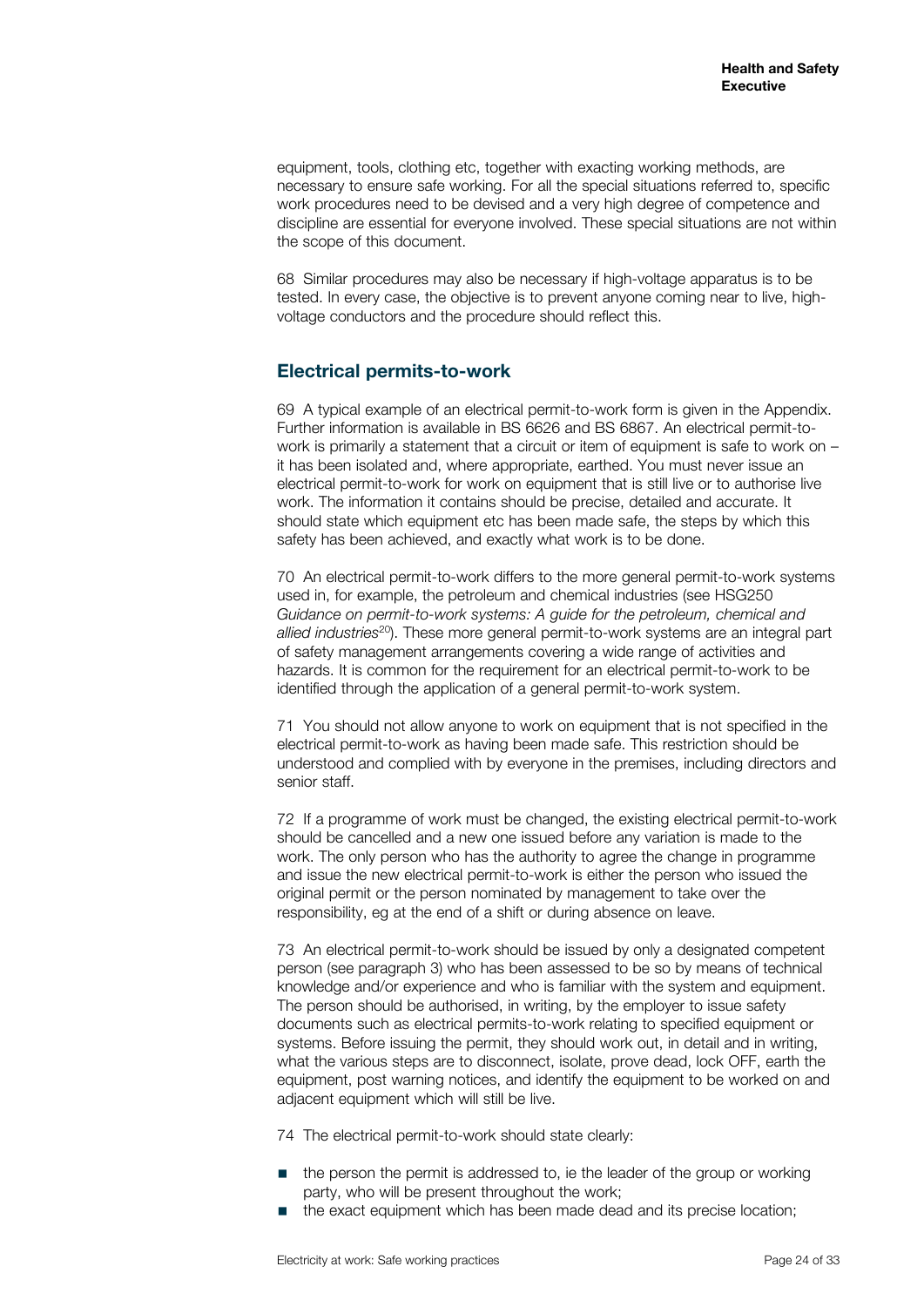- the points of isolation:
- where the conductors are earthed:
- where warning notices are posted and special safety locks fitted:
- the nature of the work to be carried out;
- the presence of any other source of hazard, with cross-reference to other relevant permits;
- further precautions to be taken during the course of the work.

75 In most cases it is preferable to include a diagram on, or attached to, the permit confirming the above information and showing the zone for work.

76 It is strongly recommended that the electrical permit-to-work is issued at the place where the work is being done. The designated competent person issuing the permit should explain the work and agree the accuracy and completeness of the details with the person doing the work before they both sign the permit. The person issuing the permit must be sure that all necessary action has been taken to make the equipment safe. As a general rule, a personal inspection should be made but in geographically very large undertakings, such as the electricity supply industry, it may occasionally be necessary to make an exception to this.

77 In cases where there may be divided responsibility, roles must be defined to ensure there is no confusion over respective responsibilities, for instance:

- between a DNO and a dutyholder at the customer's premises, the electrical permit-to-work form should be countersigned by a person nominated in the joint ownership schedule or interface agreement and by the dutyholder for the premises; or
- where contractors may need to work on an occupier's system or equipment.

78 At the time the person in immediate charge of the operation accepts the permit they become responsible for ensuring that all the specified safety precautions are followed that:

- only permitted work is done; and
- the work is confined to the area defined in the permit.

79 If the permit is issued to the leader of a group, the leader accepts responsibility for the people in the group and should explain to them – before the work begins – the scope of work and the means by which safety has been achieved.

80 If the person issuing the electrical permit-to-work will also be doing the work, it is strongly recommended that someone else makes an independent check of the precautions taken. The person doing the work should then issue a permit to themselves. This routine helps to ensure that the full safety procedure is applied.

81 The recipient of an electrical permit-to-work should keep it for reference while the work is in progress and to prevent inadvertent cancellation and re-energisation of the equipment.

82 When the work is complete, whoever the permit was issued to should sign it to declare that any additional earths and tools have been removed and people in the group have been withdrawn and instructed not to approach the equipment again. The person clearing the permit should also indicate whether or not the equipment is fit for service. The permit is then returned, preferably to the designated competent person who originally issued it, for cancellation before the equipment is re-energised.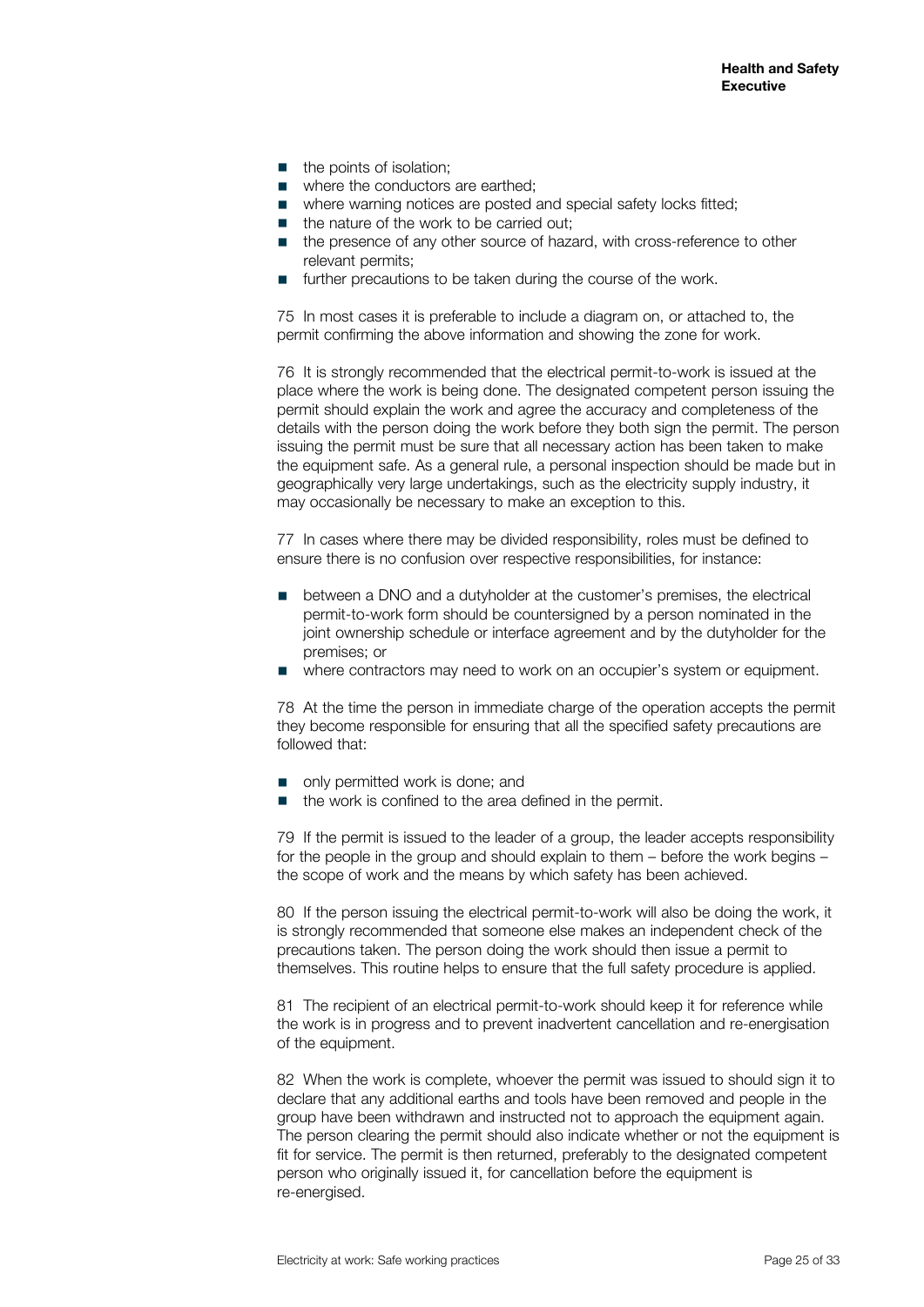83 To reduce misunderstandings during suspension of work, it is better to cancel the original permit and issue a new one when required. The suspension of electrical permits-to-work is not generally recommended. Where this is necessary, it is essential to have a written procedure to ensure that tools and additional local earths are withdrawn and everyone is aware that the permit has been suspended.

84 Any electrical permit-to-work system should have a procedure for monitoring (audit) to ensure that the safety rules are followed and the documents are completed accurately. The monitoring should preferably be carried out by someone with managerial responsibilities, who is not involved in the day-to-day issuing of permits, and should be random and ongoing so that bad habits and inaccuracies can be identified and eliminated quickly.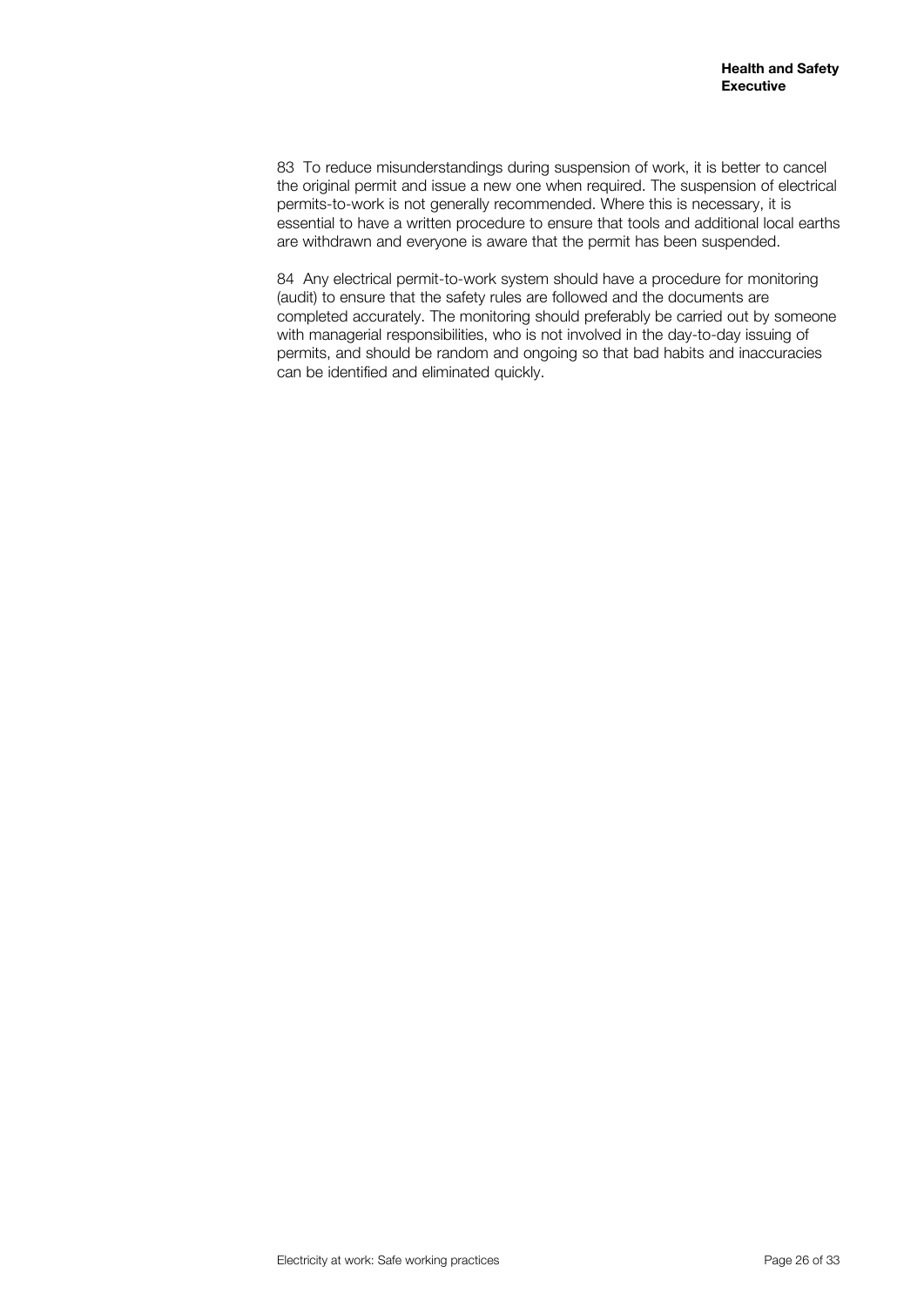### <span id="page-26-0"></span>Working live



85 The procedures associated with live working are illustrated in Figure 5. While it is not always possible to follow rigidly a set procedure to cover all situations. you should follow the management principles described in this guidance and the safe system of work criteria set out in paragraphs 25–32.

86 The most common live working activity is testing, typically carried out as part of routine preventative maintenance, diagnostic testing, product testing, commissioning, or fault finding. Guidance on safety during electrical testing is available in INDG354 *Safety in electrical testing at work*. 21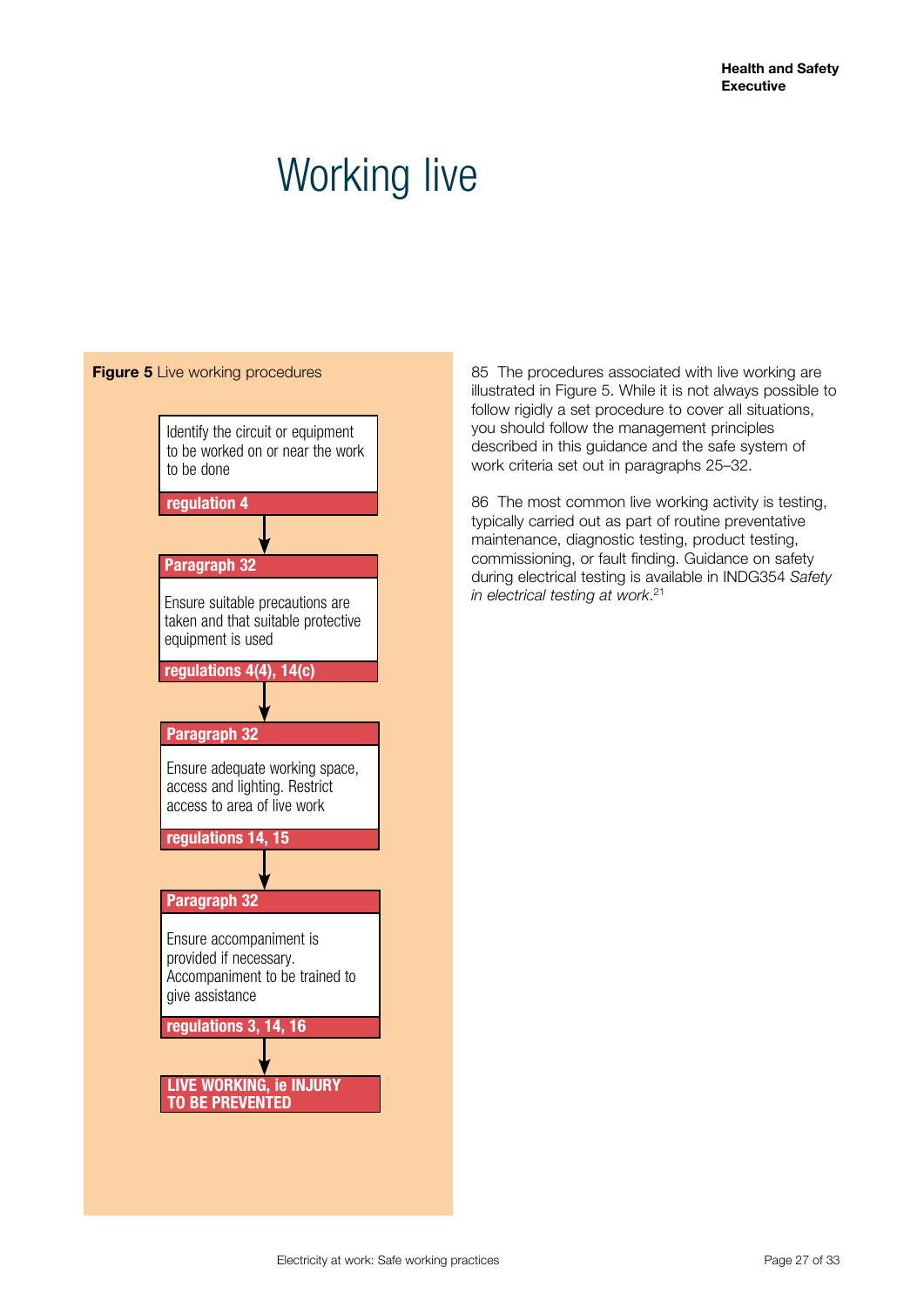## <span id="page-27-0"></span>Appendix: Typical example of an electrical permit-to-work

#### 1 Issue

I hereby declare that the following high-voltage apparatus in the area specified is dead, isolated from all live conductors and is connected to earth:

Treat all other apparatus and areas as dangerous

The apparatus is efficiently connected to EARTH at the following points:

The points of isolation are:

CAUTION NOTICES have been posted at the following points:

SAFETY LOCKS have been fitted at the following points:

The following work is to be carried out:

**Diagram** 

Signed Date **Date**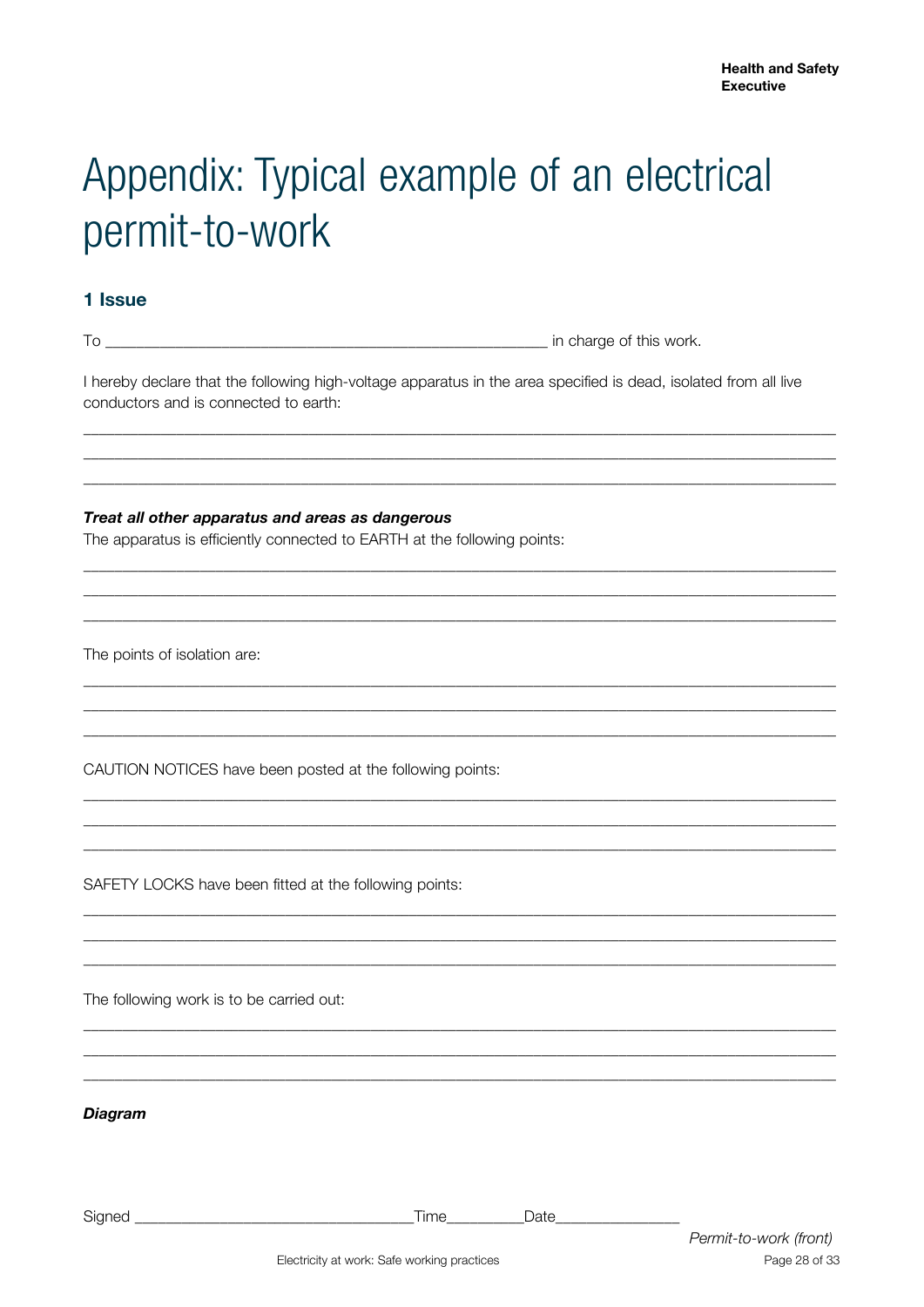#### **2 Receipt**

I accept responsibility for carrying out the work on the apparatus detailed on this permit-to-work and no attempt will be made by me or by people under my charge to work on any other apparatus or in any other area.

Signed \_\_\_\_\_\_\_\_\_\_\_\_\_\_\_\_\_\_\_\_\_\_\_\_\_\_\_\_\_\_\_\_\_\_\_\_Time\_\_\_\_\_\_\_\_\_\_Date\_\_\_\_\_\_\_\_\_\_\_\_\_\_\_\_

Note: After signing the receipt, this permit-to-work should be retained by the person in charge at the place where the work is being carried out until work is complete and the clearance section is signed.

#### **3 Clearance**

The work for which this permit-to-work was issued is now suspended\*/completed\* and all people under my charge have been withdrawn and warned that it is no longer safe to work on the apparatus detailed on this permit-to-work.

All work equipment, tools, test instruments etc have been removed.

Additional earths have been removed.

\*Delete words not applicable and where appropriate state:

The work is complete\*/incomplete\* as follows:

| -<br>י<br>◡ |  |  |
|-------------|--|--|
|             |  |  |

#### **4 Cancellation**

This permit-to-work is cancelled.

Signed \_\_\_\_\_\_\_\_\_\_\_\_\_\_\_\_\_\_\_\_\_\_\_\_\_\_\_\_\_\_\_\_\_\_\_\_Time\_\_\_\_\_\_\_\_\_\_Date\_\_\_\_\_\_\_\_\_\_\_\_\_\_\_\_

*Permit-to-work (back)*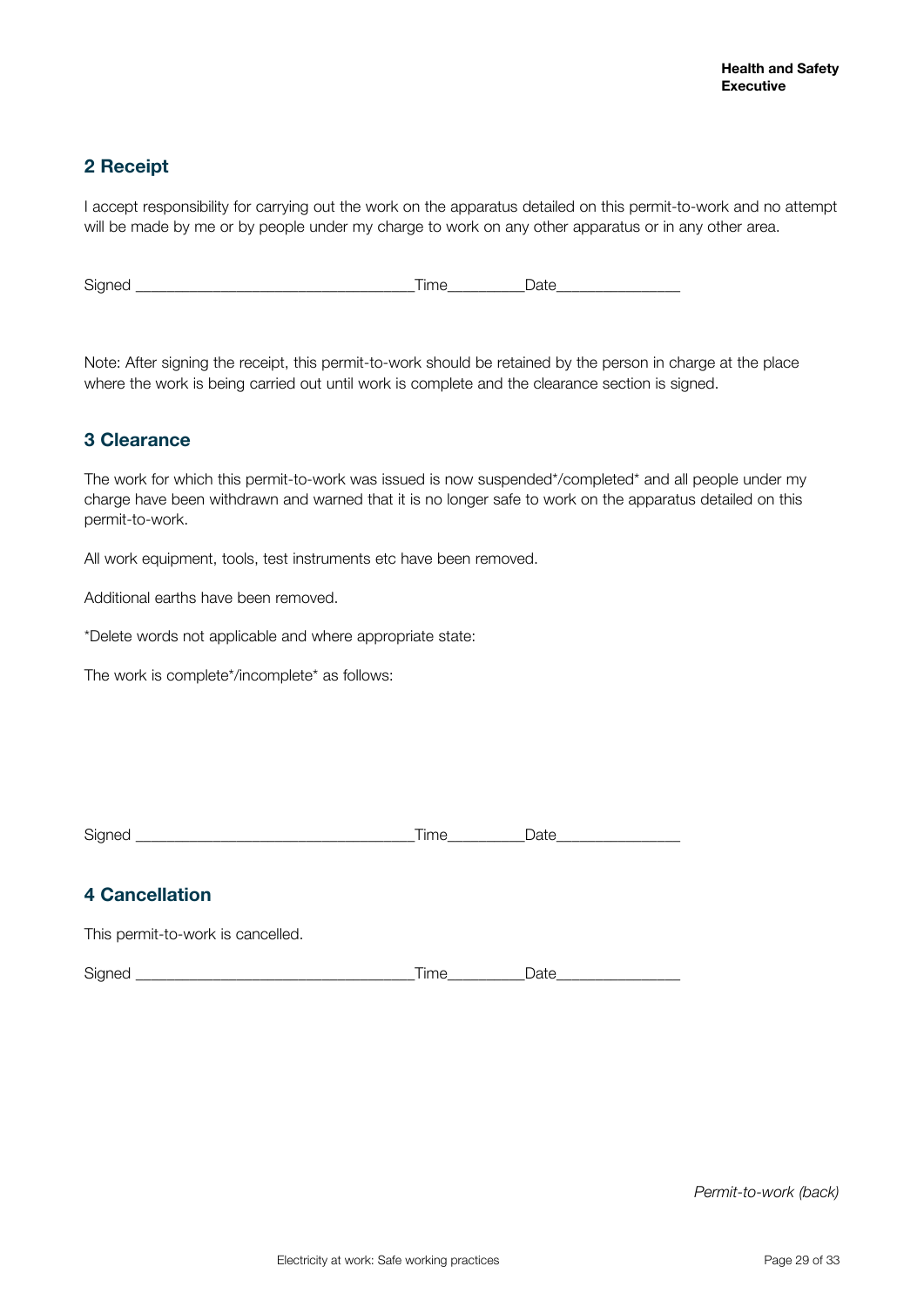### <span id="page-29-0"></span>**References**

1 *Memorandum of guidance on the Electricity at Work Regulations 1989. Guidance on Regulations* HSR25 HSE Books www.hse.gov.uk/pubns/books/hsr25.htm

2 *The use of electricity in mines. Electricity at Work Regulations 1989. Approved Code of Practice* L128 HSE Books www.hse.gov.uk/pubns/books/l128.htm

3 PD 6519-2:1988 *Guide to effects of current on human beings and livestock. Special aspects relating to human beings* British Standards Institution (IEC 60479 Part 2), DD IEC/TS 60479-1:2005 *Effects of current on human beings and livestock. General aspects* British Standards Institution

4 BS 7671:2008 (+A1:2011) *Requirements for electrical installations. IET Wiring Regulations. Seventeenth edition* British Standards Institution (available from the Institution of Engineering and Technology (IET))

5 *Dangerous Substances and Explosive Atmospheres. Dangerous Substances and Explosive Atmospheres Regulations 2002. Approved Code of Practice and guidance* L138 HSE Books www.hse.gov.uk/pubns/books/l138.htm

6 *Prevention of fire and explosion and emergency response on offshore installations. Offshore Installations (Prevention of Fire and Explosion, and Emergency Response) Regulations 1995. Approved Code of Practice and guidance* L65 HSE Books www.hse.gov.uk/pubns/books/l65.htm

7 *Keeping electrical switchgear safe* HSG230 HSE Books www.hse.gov.uk/pubns/books/hsg230.htm

8 *A design guide for the electrical safety of instruments, instrument/control panels and control systems* EEMUA PUB No 178 (Second edition) Engineering Equipment and Materials Users Association 2009

9 BS 6423 *Code of practice for maintenance of electrical switchgear and controlgear for voltages up to and including 1 kV* British Standards Institution

10 BS 6626:2010 *Maintenance of electrical switchgear and controlgear for voltages above 1 kV and up to and including 36 kV. Code of practice* British Standards Institution

11 BS 6867:1987 *Code of practice for maintenance of electrical switchgear for voltages above 36 kV* British Standards Institution (New edition due for publication in 2013)

12 *Controlling the risks* www.hse.gov.uk/toolbox/managing/managingtherisks.htm

13 *Avoiding danger from overhead power lines* General Guidance Note GS6 (Fourth edition) HSE 2013 www.hse.gov.uk/pubns/gs6.htm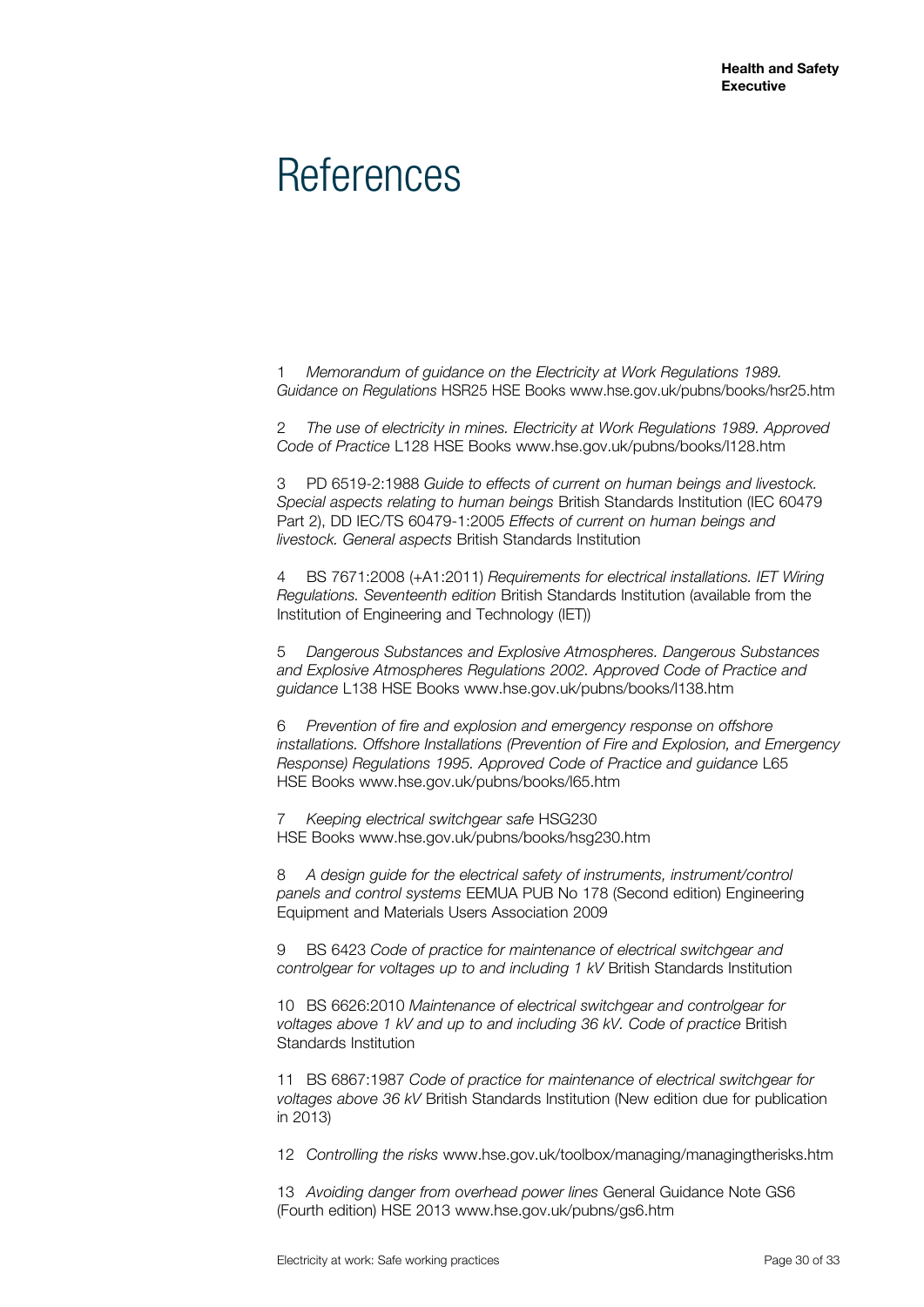14 *Lighting at work* HSG38 HSE Books 1998 www.hse.gov.uk/pubns/books/hsg38.htm

15 BS EN 60900:2012 *Live working. Hand tools for use up to 1000 V ac and 1500 V dc* British Standards Institution

16 *Electrical test equipment for use by electricians* General Guidance Note GS38 www.hse.gov.uk/pubns/gs38.htm

17 BS EN 61111:2009 *Live working. Electrical insulating matting* British Standards Institution

18 *Personal protective equipment at work (Second edition). Personal Protective Equipment at Work Regulations 1992 (as amended). Guidance on Regulations* L25 HSE Books www.hse.gov.uk/pubns/books/l25.htm

19 *Managing health and safety in construction. Construction (Design and Management) Regulations 2007. Approved Code of Practice* L144 HSE Books www.hse.gov.uk/pubns/books/l144.htm

20 *Guidance on permit-to-work systems: A guide for the petroleum, chemical and allied industries* HSG250 HSE Books [www.hse.gov.uk/pubns/books/hsg250.htm](http://www.hse.gov.uk/pubns/books/hsg250.htm)

21 *Safety in electrical testing at work* Leaflet INDG354 HSE www.hse.gov.uk/pubns/indg354.htm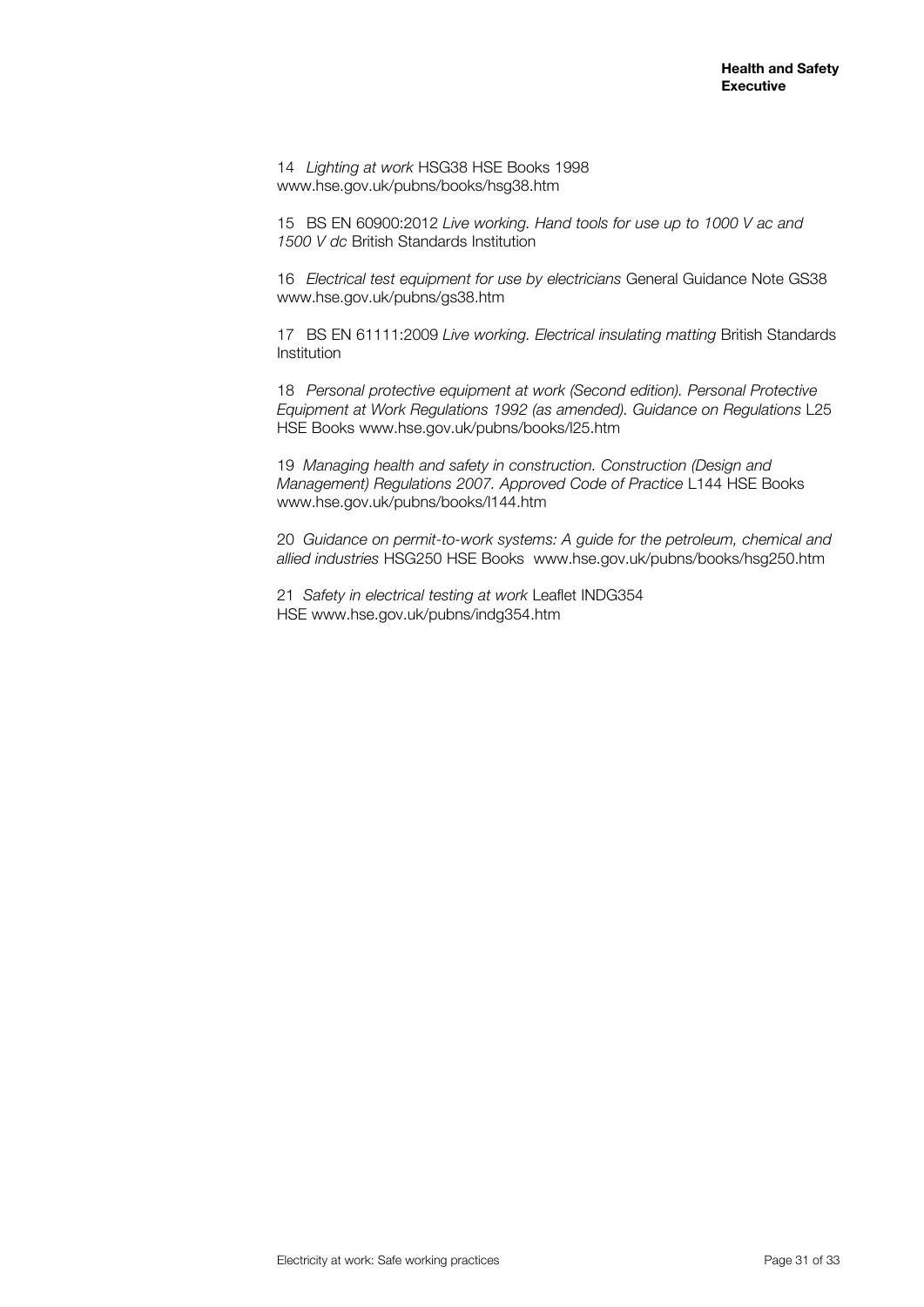### <span id="page-31-0"></span>Further reading

#### **HSE publications**

*Safe use of work equipment. Provision and Use of Work Equipment Regulations 1998. Approved Code of Practice and guidance* L22 HSE Books [www.hse.gov.uk/pubns/books/l22.htm](http://www.hse.gov.uk/pubns/books/l22.htm)

*Avoiding danger from underground services* HSG47 HSE Books [www.hse.gov.uk/](http://www.hse.gov.uk/pubns/books/hsg47.htm) [pubns/books/hsg47.htm](http://www.hse.gov.uk/pubns/books/hsg47.htm)

*Electrical safety at places of entertainment* General Guidance Note GS50 HSE [www.hse.gov.uk/pubns/gs50.htm](http://www.hse.gov.uk/pubns/gs50.htm)

*Maintaining portable and transportable electrical equipment* HSG107 HSE Books [www.hse.gov.uk/pubns/books/hsg107.htm](http://www.hse.gov.uk/pubns/books/hsg107.htm)

*Managing for health and safety* www.hse.gov.uk/managing